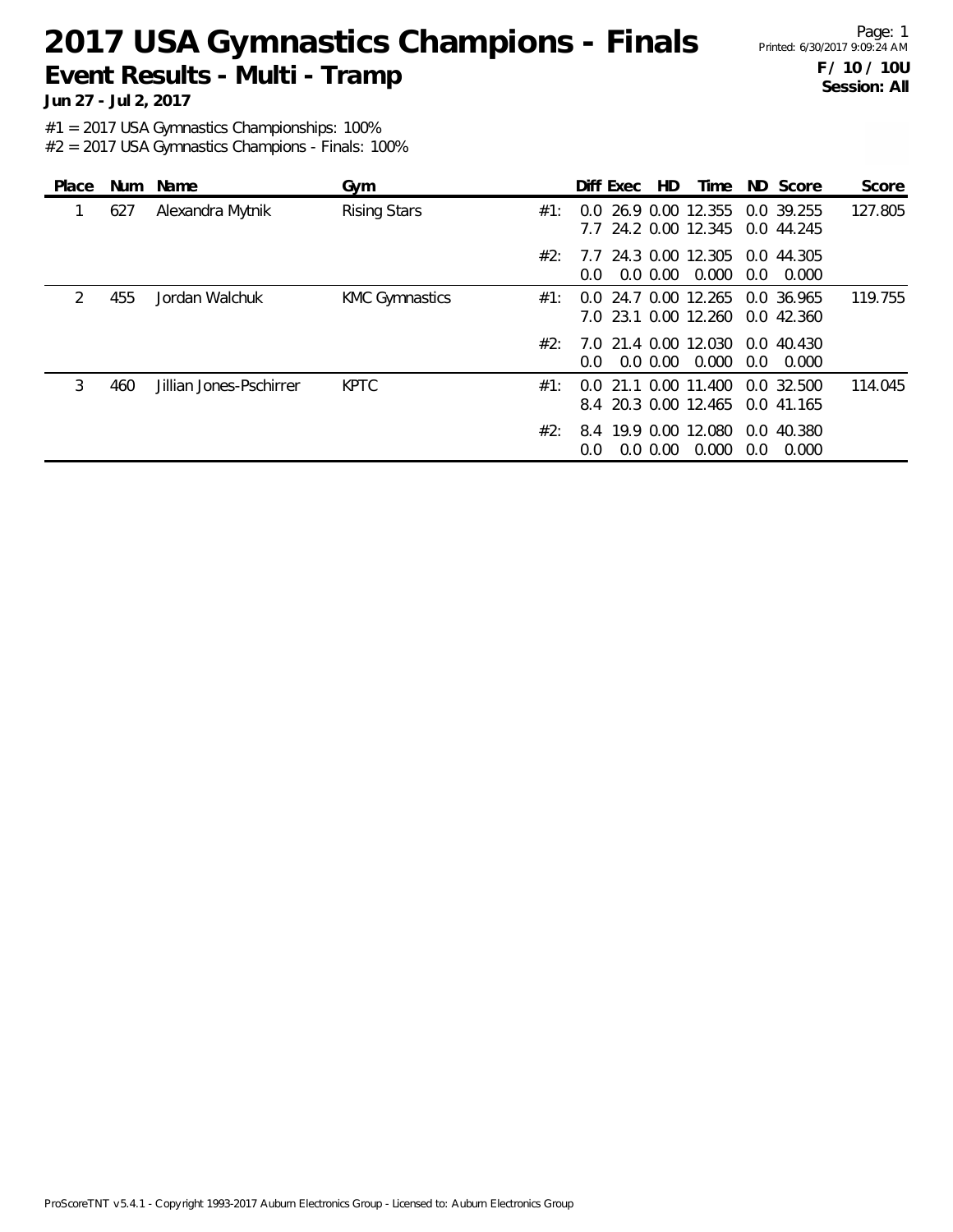Page: 1 **M / 10 / 10U Session: All**

**Jun 27 - Jul 2, 2017**

#1 = 2017 USA Gymnastics Championships: 100%

| Place |     | Num Name        | Gvm     |      | Diff Exec HD |                                                               | Time ND Score                           | Score   |
|-------|-----|-----------------|---------|------|--------------|---------------------------------------------------------------|-----------------------------------------|---------|
|       | 325 | Nicholas Turner | Gymagic |      |              | 7.5 22.6 0.00 12.675 0.0 42.775                               | $\#1$ : 0.0 25.7 0.00 12.880 0.0 38.580 | 123.030 |
|       |     |                 |         | 0 Q. |              | $\#2$ : 7.7 21.4 0.00 12.575 0.0 41.675<br>0.0 0.00 0.000 0.0 | 0.000                                   |         |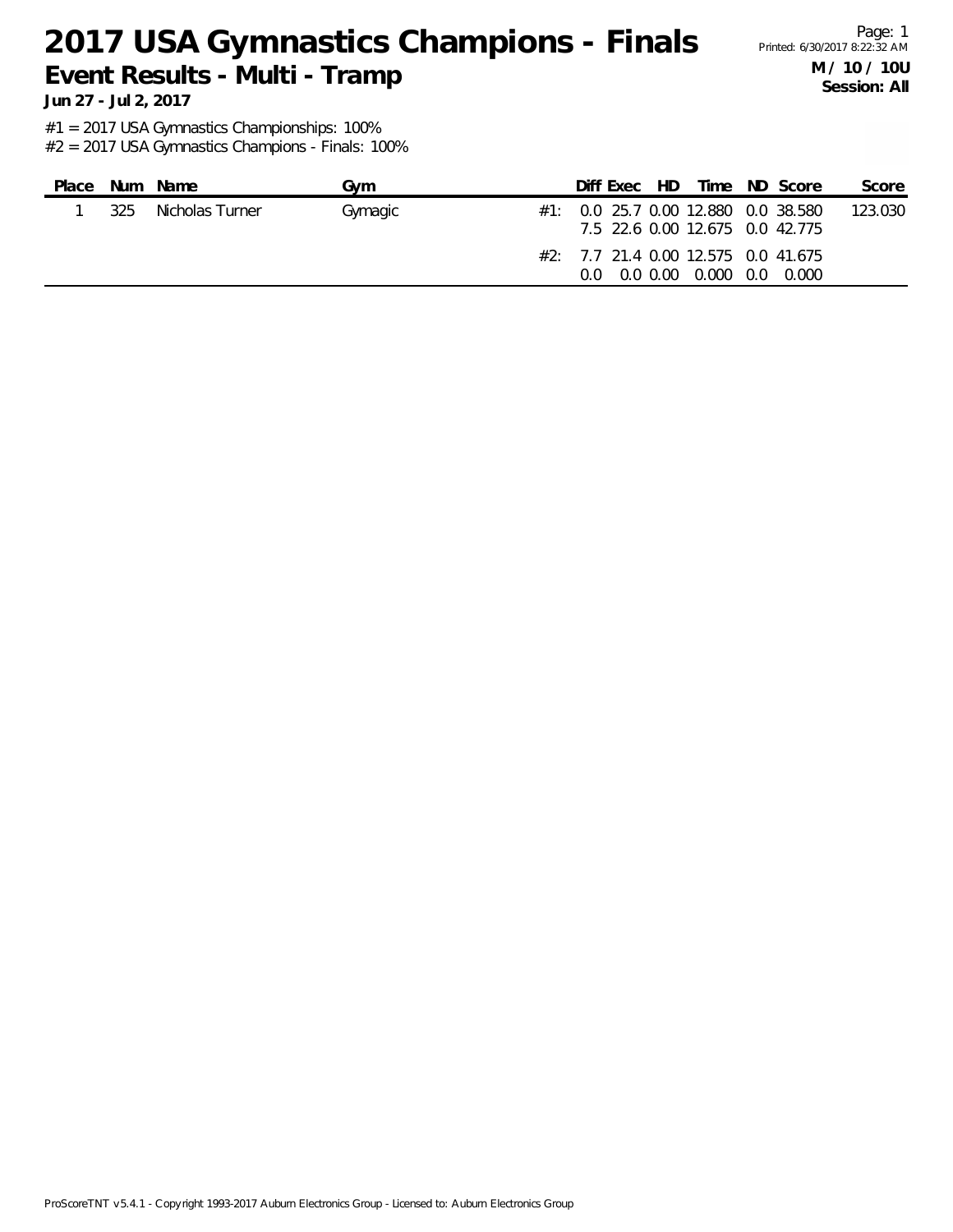Page: 1 **F / 10 / 11-12 Session: All**

**Jun 27 - Jul 2, 2017**

#1 = 2017 USA Gymnastics Championships: 100%

| Place | Num | Name                  | Gym                 |     | Diff Exec<br>ND Score<br>Score<br>HD<br>Time                                                        |
|-------|-----|-----------------------|---------------------|-----|-----------------------------------------------------------------------------------------------------|
| 1     | 866 | Molly Brascia         | World Elite         | #1: | 27.8 0.00 14.310<br>133.835<br>0.0<br>0.0 42.110<br>23.4 0.00 13.150<br>8.5<br>0.0 45.050           |
|       |     |                       |                     | #2: | 24.5 0.00 13.675<br>0.0 46.675<br>8.5<br>0.0 0.00<br>0.000<br>0.0<br>0.0<br>0.000                   |
| 2     | 343 | Ksenia Karpushkina    | Gymnastics Du Sol   | #1: | 27.6 0.00 13.965<br>0.0 41.565<br>130.970<br>0.0<br>24.1 0.00 13.685<br>0.0 46.785<br>9.0           |
|       |     |                       |                     | #2: | 20.4 0.00 13.220<br>0.0 42.620<br>9.0<br>0.0 0.00<br>0.000<br>0.0<br>0.000<br>0.0                   |
| 3     | 160 | Natasha Rodriguez     | Dynamite Academy    | #1: | 130.760<br>0.0 27.7 0.00 13.860<br>0.0 41.560<br>7.2 24.4 0.00 13.310<br>0.0 44.910                 |
|       |     |                       |                     | #2: | 23.6 0.00 13.490<br>0.0 44.290<br>7.2<br>0.0 0.00<br>0.000<br>0.0<br>0.000<br>0.0                   |
| 4     | 885 | Emma Sousa            | World Elite         | #1: | 25.8 0.00 12.825<br>0.0 38.625<br>128.625<br>0.0<br>24.3 0.00 12.655<br>0.0 45.455<br>8.5           |
|       |     |                       |                     | #2: | 23.4 0.00 12.645<br>0.0 44.545<br>8.5<br>0.000<br>0.0 0.00<br>0.0<br>0.000<br>0.0                   |
| 5     | 328 | Abigail Wentz         | Gymagic             | #1: | 27.5 0.00 13.825<br>0.0 41.325<br>128.245<br>$0.0^{\circ}$<br>22.4 0.00 12.365<br>0.0 43.065<br>8.3 |
|       |     |                       |                     | #2: | 22.9 0.00 12.655<br>0.0 43.855<br>8.3<br>0.000<br>0.0<br>0.0 0.00<br>0.0<br>0.000                   |
| 6     | 406 | <b>Faith Deacetis</b> | Horizon Gymnastics  | #1: | 126.975<br>26.9 0.00 12.645<br>0.0 39.545<br>0.0<br>24.5 0.00 12.905<br>6.8<br>0.0 44.205           |
|       |     |                       |                     | #2: | 6.8<br>23.5 0.00 12.925<br>0.0 43.225<br>0.000<br>0.0 0.00<br>0.0<br>0.000<br>0.0                   |
| 7     | 418 | Skylar Reale          | Indigo              | #1: | 124.450<br>26.2 0.00 12.980<br>0.0 39.180<br>0.0<br>22.0 0.00 13.165<br>0.0 43.165<br>8.0           |
|       |     |                       |                     | #2: | 21.1 0.00 13.005<br>0.0 42.105<br>8.0<br>0.000<br>0.0 0.00<br>0.0<br>0.000<br>0.0                   |
| 8     | 495 | <b>Grace Mills</b>    | Midwest Training    | #1: | 25.1 0.00 13.815<br>0.0 38.915<br>81.325<br>0.0<br>7.2 21.4 0.00 13.810<br>0.0 42.410               |
|       |     |                       |                     | #2: | $0.0$ 0.0 0.00 0.000 0.0 0.000<br>$0.0$ $0.00$ $0.000$ $0.0$<br>0.000<br>0.0                        |
| 9     | 623 | Leah Garafalo         | <b>Rising Stars</b> | #1: | 0.0 25.6 0.00 12.130<br>0.0 37.730<br>80.625<br>7.6 23.1 0.00 12.195<br>0.0 42.895                  |
|       |     |                       |                     | #2: | 0.0 0.00<br>0.000<br>0.000<br>0.0<br>0.0<br>0.0 0.00<br>0.000<br>0.000<br>0.0<br>0.0                |
| 10    | 65  | Holly Richardson      | Airborne Colorado   | #1: | 76.887<br>0.0 24.9 0.00 12.637<br>0.0 37.537<br>18.4 0.00 12.450<br>8.5<br>0.0 39.350               |
|       |     |                       |                     | #2: | 0.0 0.00<br>0.000<br>0.000<br>0.0<br>0.0<br>0.0 0.00<br>0.000<br>0.000<br>0.0<br>0.0                |
| 11    | 847 | Tanna Andersen        | Wasatch             | #1: | 23.3 0.00 11.615<br>76.485<br>0.0 34.915<br>0.0<br>8.5 21.3 0.00 11.770<br>0.0 41.570               |
|       |     |                       |                     | #2: | 0.0 0.00<br>0.000<br>0.000<br>0.0<br>0.0<br>0.000<br>0.0 0.00<br>0.0<br>0.000<br>0.0                |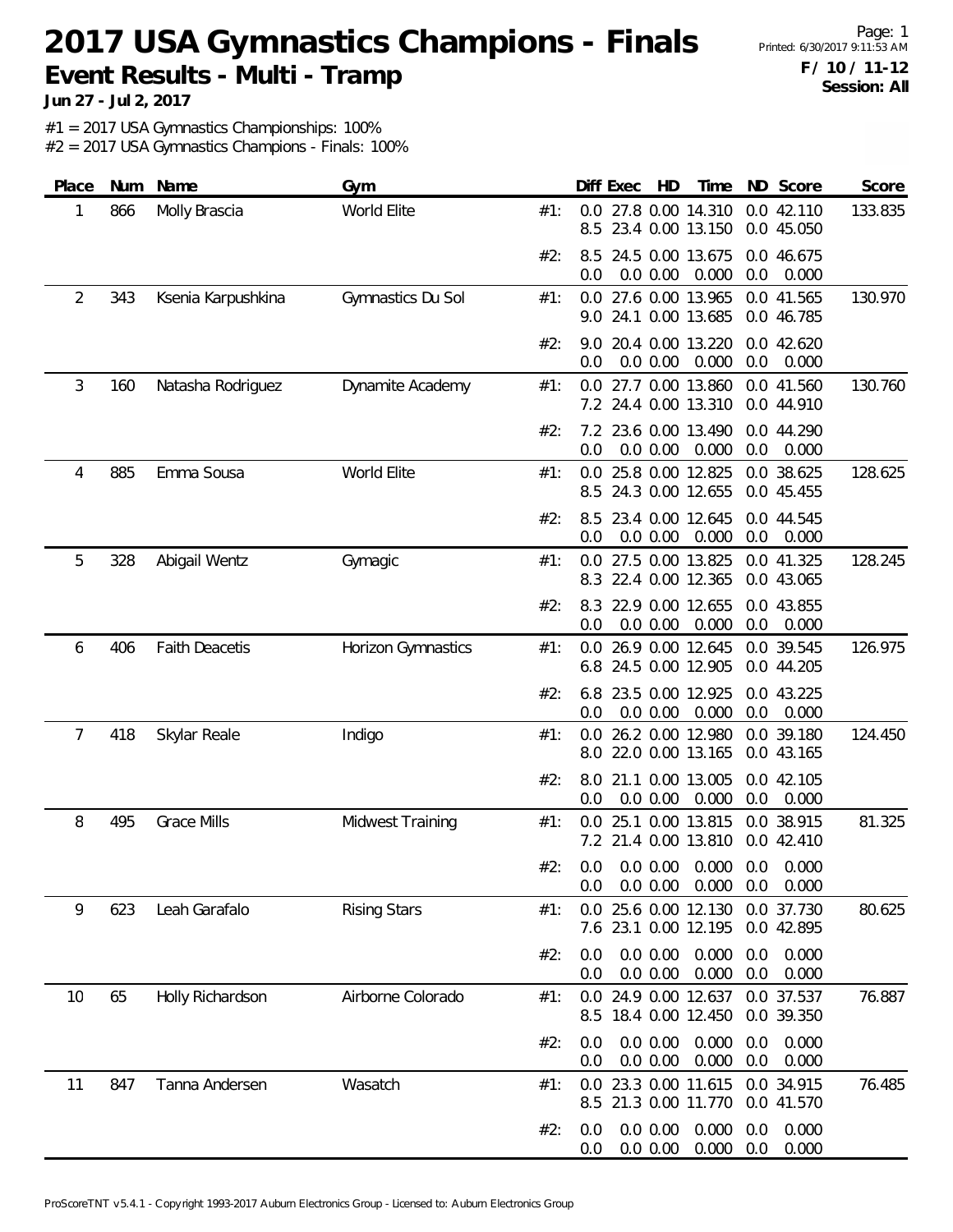Page: 2 **F / 10 / 11-12 Session: All**

**Jun 27 - Jul 2, 2017**

#1 = 2017 USA Gymnastics Championships: 100%

| Place | Num | Name                | Gym              |     | Diff Exec            |           | HD.                        | Time            |                      | ND Score                 | Score  |
|-------|-----|---------------------|------------------|-----|----------------------|-----------|----------------------------|-----------------|----------------------|--------------------------|--------|
| 12    | 321 | Marissa Oubre       | Gymagic          | #1: | $0.0^-$<br>5.7       |           | 25.7 0.00<br>16.7 0.00     | 12.255<br>9.620 |                      | 0.0 37.955<br>0.0 32.020 | 69.975 |
|       |     |                     |                  | #2: | 0.0<br>0.0           |           | $0.0\,0.00$<br>0.0 0.00    | 0.000<br>0.000  | 0.0<br>0.0           | 0.000<br>0.000           |        |
| 13    | 492 | Abigail Castellanos | Midwest Training | #1: | 0.0<br>5.7           | 16.6 0.00 | 24.0 0.00                  | 13.700<br>9.565 |                      | 0.0 37.700<br>0.0 31.865 | 69.565 |
|       |     |                     |                  | #2: | 0.0<br>0.0           |           | $0.0\,0.00$<br>0.0 0.00    | 0.000<br>0.000  | 0.0<br>0.0           | 0.000<br>0.000           |        |
| 14    | 476 | Madison Zander      | Let It Shine     | #1: | $0.0^-$<br>4.5       | 10.7 0.00 | 26.2 0.00                  | 12.570<br>5.905 | $0.0^{\circ}$        | 38.770<br>0.0 21.105     | 59.875 |
|       |     |                     |                  | #2: | $0.0^{\circ}$<br>0.0 |           | $0.0\,0.00$<br>0.0 0.00    | 0.000<br>0.000  | 0.0<br>0.0           | 0.000<br>0.000           |        |
| 15    | 227 | Logan McCoy         | ETA              | #1: | $0.0^{\circ}$<br>2.3 |           | 26.4 0.00<br>4.6 0.00      | 14.405<br>2.900 | $0.0^{\circ}$<br>0.0 | 40.805<br>9.800          | 50.605 |
|       |     |                     |                  | #2: | 0.0<br>0.0           |           | $0.0\,0.00$<br>$0.0\ 0.00$ | 0.000<br>0.000  | 0.0<br>0.0           | 0.000<br>0.000           |        |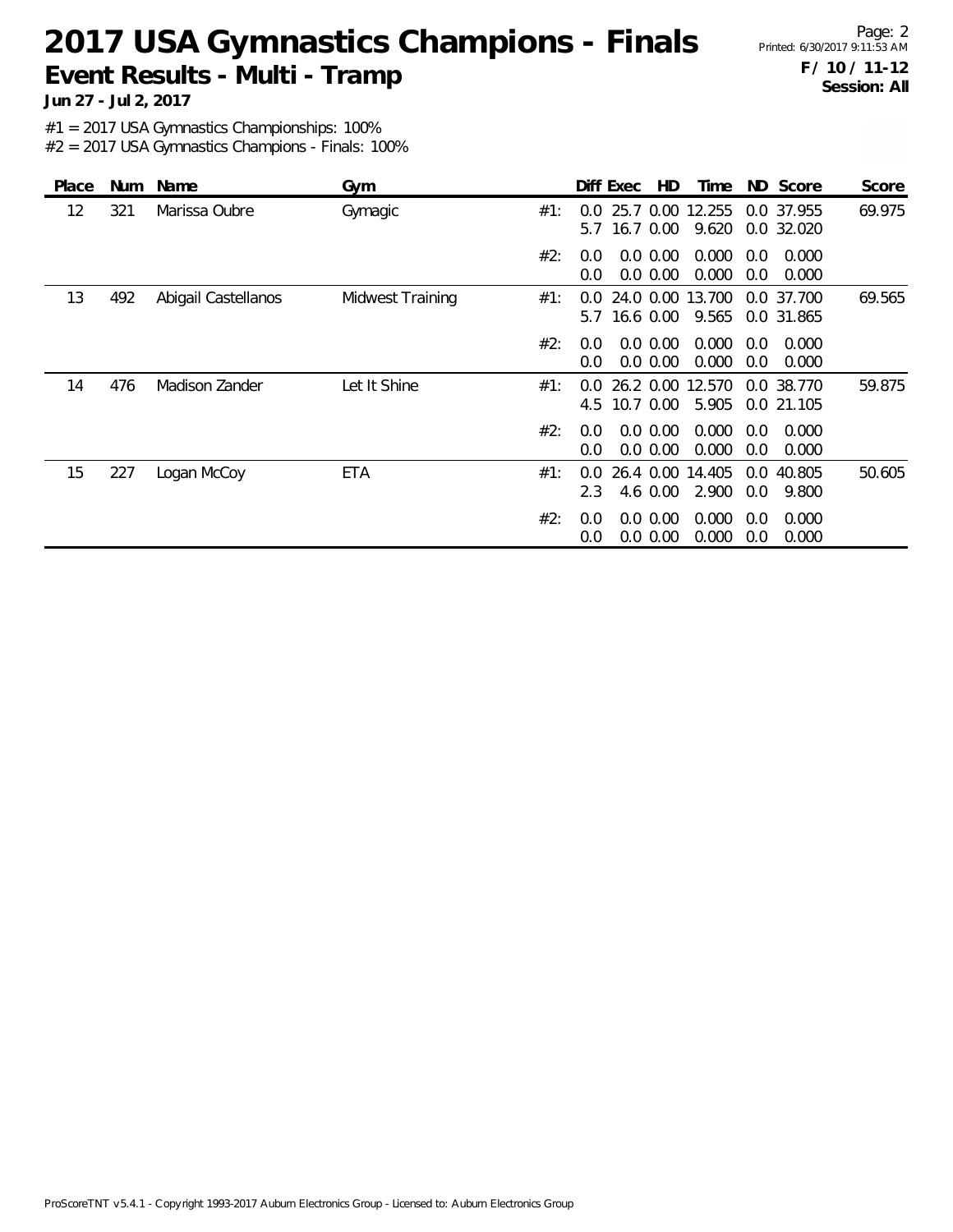Page: 1 **M / 10 / 11-12 Session: All**

**Jun 27 - Jul 2, 2017**

#1 = 2017 USA Gymnastics Championships: 100%

| Place | Num | Name              | Gym               |     | Diff Exec                              | HD          | Time                       |                      | ND Score                 | Score   |
|-------|-----|-------------------|-------------------|-----|----------------------------------------|-------------|----------------------------|----------------------|--------------------------|---------|
|       | 161 | Nicolai Rodriguez | Dynamite Academy  | #1: | $0.0^{\circ}$<br>6.6 21.7 0.00 11.870  | 28.1 0.00   | 13.800                     | 0.0                  | 41.900<br>0.0 40.170     | 127.426 |
|       |     |                   |                   | #2: | 7.2 24.7 0.00 13.456 0.0 45.356<br>0.0 | $0.0\,0.00$ | 0.000                      | 0.0                  | 0.000                    |         |
| 2     | 489 | Aidan Blaze       | Midwest Training  | #1: | $0.0^-$<br>8.0 22.1 0.00 13.385        |             | 24.4 0.00 13.345           |                      | 0.0 37.745<br>0.0 43.485 | 125.830 |
|       |     |                   |                   | #2: | 8.2 23.0 0.00 13.400<br>0.0            | $0.0\,0.00$ | 0.000                      | 0.0                  | 0.044.600<br>0.000       |         |
| 3     | 344 | Josh Sar-Shalom   | Gymnastics Du Sol | #1: | $0.0^-$<br>8.5                         | 25.7 0.00   | 12.945<br>20.5 0.00 13.080 |                      | 0.0 38.645<br>0.0 42.080 | 122.050 |
|       |     |                   |                   | #2: | 8.5<br>0.0                             | $0.0\,0.00$ | 19.6 0.00 13.225<br>0.000  | 0.0                  | 0.0 41.325<br>0.000      |         |
| 4     | 650 | Zachary Halter    | <b>SGA</b>        | #1: | $0.0^-$<br>8.5 20.6 0.00 11.930        |             | 26.2 0.00 12.290           |                      | 0.0 38.490<br>0.0 41.030 | 121.810 |
|       |     |                   |                   | #2: | 8.5<br>0.0                             | $0.0\,0.00$ | 21.3 0.00 12.490<br>0.000  | $0.0^{\circ}$<br>0.0 | 42.290<br>0.000          |         |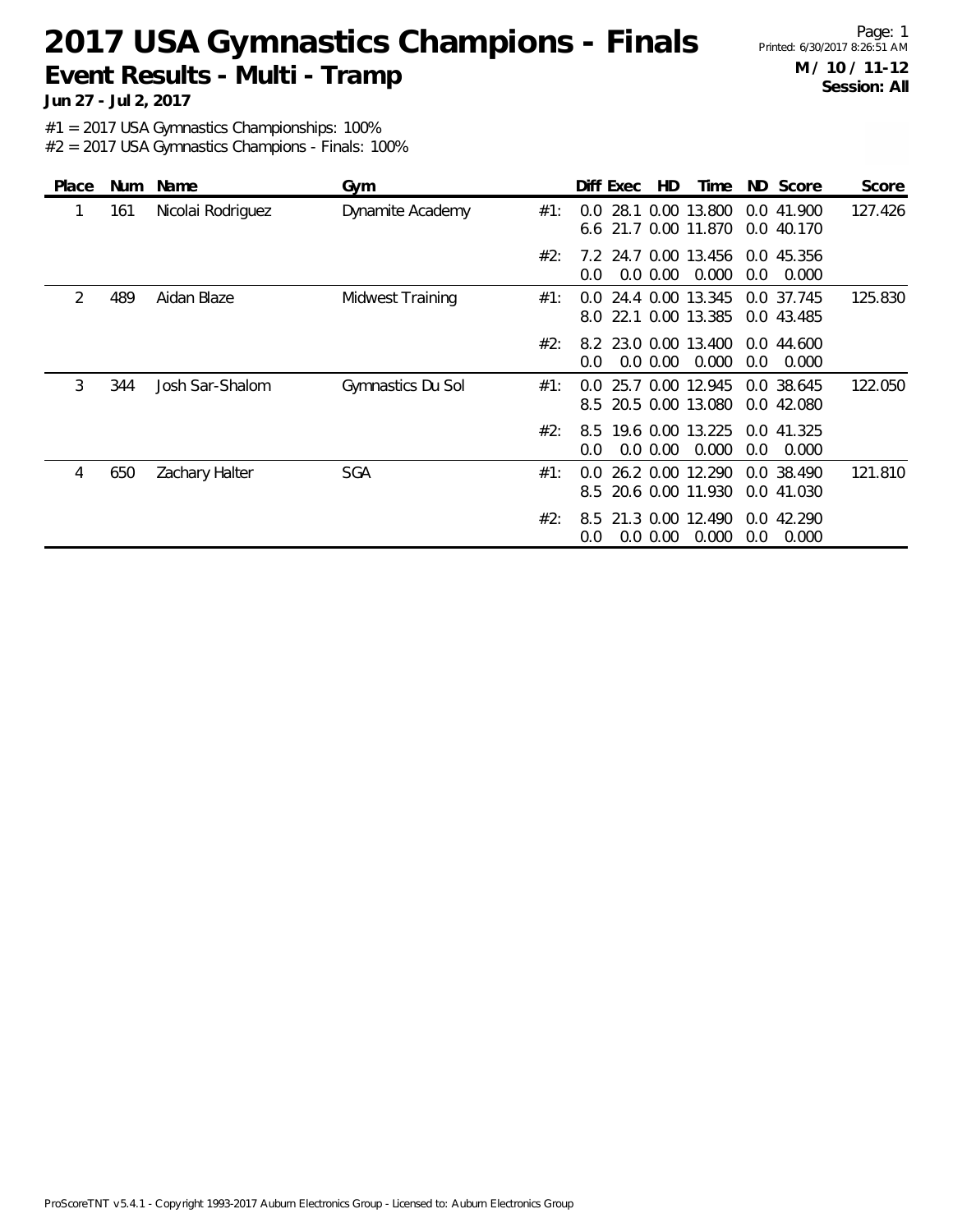Page: 1 **F / 10 / 13-14 Session: All**

**Jun 27 - Jul 2, 2017**

#1 = 2017 USA Gymnastics Championships: 100%

| Place | Num | Name               | Gym                      |     | HD<br>ND Score<br>Diff Exec<br>Time                                                   | Score   |
|-------|-----|--------------------|--------------------------|-----|---------------------------------------------------------------------------------------|---------|
| 1     | 131 | Riley Rohrbach     | Clovis Gymnastics        | #1: | 27.6 0.00 15.105<br>0.0 42.705<br>0.0<br>24.8 0.00 14.535<br>8.5<br>0.0 47.835        | 136.895 |
|       |     |                    |                          | #2: | 23.4 0.00 14.455<br>0.0 46.355<br>8.5<br>0.0<br>$0.0\ 0.00$<br>0.000<br>0.0<br>0.000  |         |
| 2     | 159 | Katarina Rodriguez | Dynamite Academy         | #1: | 0.0 28.7 0.00 13.840<br>0.0 42.540<br>7.2 26.0 0.00 13.275<br>0.0 46.475              | 135.420 |
|       |     |                    |                          | #2: | 7.2 25.7 0.00 13.505<br>0.0 46.405<br>0.0<br>0.0 0.00<br>0.000<br>0.0<br>0.000        |         |
| 3     | 132 | Mikaela Snider     | <b>Clovis Gymnastics</b> | #1: | 25.3 0.00 14.500<br>0.0 39.800<br>0.0<br>25.1 0.00 14.180<br>0.0 47.780<br>8.5        | 134.280 |
|       |     |                    |                          | #2: | 24.1 0.00 14.100<br>0.0 46.700<br>8.5<br>0.0 0.00<br>0.000<br>0.0<br>0.000<br>0.0     |         |
| 4     | 228 | Julianna Okun      | <b>ETA</b>               | #1: | 25.9 0.00 14.500<br>0.0 40.400<br>0.0<br>8.2 24.6 0.00 14.385<br>0.0 47.185           | 133.570 |
|       |     |                    |                          | #2: | 0.0 45.985<br>8.2 23.6 0.00 14.185<br>0.0 0.00<br>0.000<br>0.000<br>0.0<br>0.0        |         |
| 5     | 883 | Allie Singer       | World Elite              | #1: | 24.1 0.00 14.050<br>0.0 38.150<br>0.0<br>22.7 0.00 13.945<br>0.0 45.745<br>9.1        | 129.540 |
|       |     |                    |                          | #2: | 22.8 0.00 13.745<br>0.0 45.645<br>9.1<br>0.0<br>0.0 0.00<br>0.000<br>0.0<br>0.000     |         |
| 6     | 731 | Cecilia Cina       | <b>T&amp;T Express</b>   | #1: | 0.0 25.8 0.00 14.210<br>0.0 40.010<br>21.0 0.00 13.835<br>0.0 43.935<br>9.1           | 128.370 |
|       |     |                    |                          | #2: | 21.2 0.00 14.125<br>0.0 44.425<br>9.1<br>0.000<br>0.0<br>0.0 0.00<br>0.0<br>0.000     |         |
| 7     | 810 | Rebecca Kalafatis  | Twist and Shout          | #1: | 25.5 0.00 14.150<br>0.0 39.650<br>0.0<br>22.1 0.00 13.555<br>8.8<br>0.0 44.455        | 126.045 |
|       |     |                    |                          | #2: | 20.0 0.00 13.140<br>0.0 41.940<br>8.8<br>0.0 0.00<br>0.000<br>0.0<br>0.000<br>0.0     |         |
| 8     | 68  | Zoe Conklin        | Airtime                  | #1: | 26.9 0.00 13.840<br>0.0 40.740<br>$0.0^{\circ}$<br>9.4 22.0 0.00 13.630<br>0.0 45.030 | 113.865 |
|       |     |                    |                          | #2: | 6.1 13.5 0.00 8.495 0.0 28.095<br>0.0 0.00 0.000 0.0 0.000<br>0.0                     |         |
| 9     | 498 | Sara Rivera        | Midwest Training         | #1: | 0.0 26.3 0.00 13.495<br>0.0 39.795<br>8.3 22.2 0.00 13.195<br>0.0 43.695              | 83.490  |
|       |     |                    |                          | #2: | 0.0 0.00<br>0.000<br>0.000<br>0.0<br>0.0<br>0.0 0.00<br>0.000<br>0.0<br>0.000<br>0.0  |         |
| 10    | 236 | Michelle Sherman   | <b>ETA</b>               | #1: | 0.0 26.5 0.00 13.385<br>0.0 39.885<br>23.1 0.00 12.930<br>6.9<br>0.0 42.930           | 82.815  |
|       |     |                    |                          | #2: | 0.0 0.00<br>0.000<br>0.000<br>0.0<br>0.0<br>0.000<br>0.000<br>0.0 0.00<br>0.0<br>0.0  |         |
| 11T   | 496 | Shelby Noonan      | Midwest Training         | #1: | 24.2 0.00 13.690<br>0.0 37.890<br>0.0<br>7.7 22.7 0.00 14.055<br>0.0 44.455           | 82.345  |
|       |     |                    |                          | #2: | 0.0 0.00<br>0.000<br>0.000<br>0.0<br>0.0<br>0.000<br>0.000<br>0.0 0.00<br>0.0<br>0.0  |         |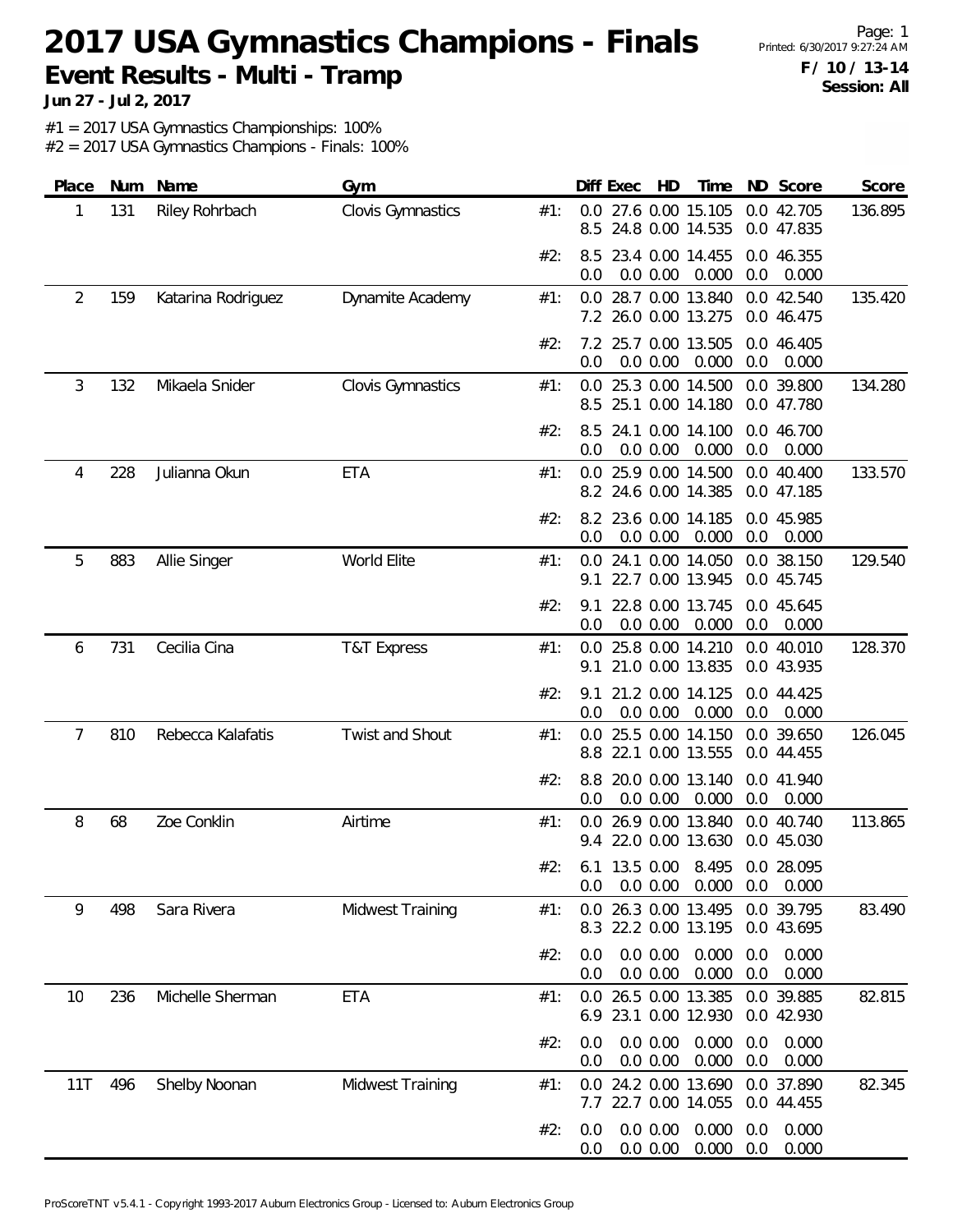Page: 2 **F / 10 / 13-14 Session: All**

**Jun 27 - Jul 2, 2017**

#1 = 2017 USA Gymnastics Championships: 100%

| Place | Num | Name                | Gym                      |     | Diff Exec      |                         | HD | Time                                                                   |            | ND Score                 | Score  |
|-------|-----|---------------------|--------------------------|-----|----------------|-------------------------|----|------------------------------------------------------------------------|------------|--------------------------|--------|
| 11T   | 753 | <b>Tenly Kuhn</b>   | Team Legacy              | #1: | 0.0<br>8.5     |                         |    | 25.0 0.00 14.245<br>20.7 0.00 13.900                                   |            | 0.0 39.245<br>0.0 43.100 | 82.345 |
|       |     |                     |                          | #2: | 0.0<br>0.0     | 0.0 0.00<br>0.0 0.00    |    | 0.000<br>0.000                                                         | 0.0<br>0.0 | 0.000<br>0.000           |        |
| 13    | 577 | Reese Nix           | Oklahoma Extreme         | #1: | 8.5            |                         |    | 0.0 24.6 0.00 14.155<br>20.9 0.00 13.785                               |            | 0.0 38.755<br>0.0 43.185 | 81.940 |
|       |     |                     |                          | #2: | 0.0<br>0.0     | 0.0 0.00<br>0.0 0.00    |    | 0.000<br>0.000                                                         | 0.0<br>0.0 | 0.000<br>0.000           |        |
| 14    | 541 | Aislin Patterson    | <b>MTGA</b>              | #1: | 0.0<br>8.5     |                         |    | 23.5 0.00 13.725<br>22.5 0.00 13.590                                   |            | 0.0 37.225<br>0.0 44.590 | 81.815 |
|       |     |                     |                          | #2: | 0.0<br>0.0     | 0.0 0.00<br>0.0 0.00    |    | 0.000<br>0.000                                                         | 0.0<br>0.0 | 0.000<br>0.000           |        |
| 15    | 579 | Ahnyah Durand       | Omni Athletics           | #1: | 0.0<br>8.3     |                         |    | 24.5 0.00 14.180<br>20.4 0.00 13.890                                   |            | 0.0 38.680<br>0.0 42.590 | 81.270 |
|       |     |                     |                          | #2: | 0.0<br>0.0     | $0.0\ 0.00$<br>0.0 0.00 |    | 0.000<br>0.000                                                         | 0.0<br>0.0 | 0.000<br>0.000           |        |
| 16    | 347 | Brenna Busch        | Gypsy Flyers - MG        | #1: | 0.0            |                         |    | 23.6 0.00 13.145<br>7.6 23.2 0.00 13.655                               |            | 0.0 36.745<br>0.0 44.455 | 81.200 |
|       |     |                     |                          | #2: | 0.0<br>0.0     | 0.0 0.00<br>0.0 0.00    |    | 0.000<br>0.000                                                         | 0.0<br>0.0 | 0.000<br>0.000           |        |
| 17    | 314 | Kailyn Brzozowski   | Gymagic                  | #1: | 0.0<br>8.5     |                         |    | 26.0 0.00 14.045<br>19.0 0.00 13.395                                   |            | 0.0 40.045<br>0.0 40.895 | 80.940 |
|       |     |                     |                          | #2: | 0.0<br>0.0     | 0.0 0.00<br>0.0 0.00    |    | 0.000<br>0.000                                                         | 0.0<br>0.0 | 0.000<br>0.000           |        |
| 18    | 31  | Brynna Ray          | Acrospirits              | #1: | 0.0            |                         |    | 24.2 0.00 13.295<br>7.2 21.8 0.00 13.295                               |            | 0.0 37.495<br>0.0 42.295 | 79.790 |
|       |     |                     |                          | #2: | 0.0<br>0.0     | 0.0 0.00<br>0.0 0.00    |    | 0.000<br>0.000                                                         | 0.0<br>0.0 | 0.000<br>0.000           |        |
| 19    | 509 | Joney Servantes     | Millers Gymnastics       | #1: | 0.0<br>7.7     |                         |    | 24.8 0.00 13.285<br>20.7 0.00 12.750                                   |            | 0.0 38.085<br>0.0 41.150 | 79.235 |
|       |     |                     |                          | #2: | 0.0            |                         |    | $0.0$ $0.0$ $0.00$ $0.000$ $0.0$ $0.000$<br>$0.0$ $0.00$ $0.000$ $0.0$ |            | 0.000                    |        |
| 20    | 602 | Savanna Cecil       | <b>Premier Athletics</b> | #1: |                |                         |    | 0.0 24.5 0.00 12.670 0.0 37.170<br>7.6 20.9 0.00 12.375                |            | 0.0 40.875               | 78.045 |
|       |     |                     |                          | #2: | 0.0<br>0.0     | 0.0 0.00<br>0.0 0.00    |    | 0.000<br>0.000                                                         | 0.0<br>0.0 | 0.000<br>0.000           |        |
| 21    | 402 | <b>Briley Pabst</b> | <b>High Point</b>        | #1: |                |                         |    | 0.0 22.8 0.00 13.490<br>7.5 20.4 0.00 13.575                           |            | 0.0 36.290<br>0.0 41.475 | 77.765 |
|       |     |                     |                          | #2: | 0.0<br>0.0     | 0.0 0.00<br>0.0 0.00    |    | 0.000<br>0.000                                                         | 0.0<br>0.0 | 0.000<br>0.000           |        |
| 22    | 216 | Alana Cushing       | ETA                      | #1: | 0.0            |                         |    | 24.2 0.00 13.015 0.0 37.215<br>7.7 19.9 0.00 12.425 -0.3 39.725        |            |                          | 76.940 |
|       |     |                     |                          | #2: | 0.0<br>$0.0\,$ | 0.0 0.00<br>0.0 0.00    |    | 0.000<br>$0.000 \quad 0.0$                                             | 0.0        | 0.000<br>0.000           |        |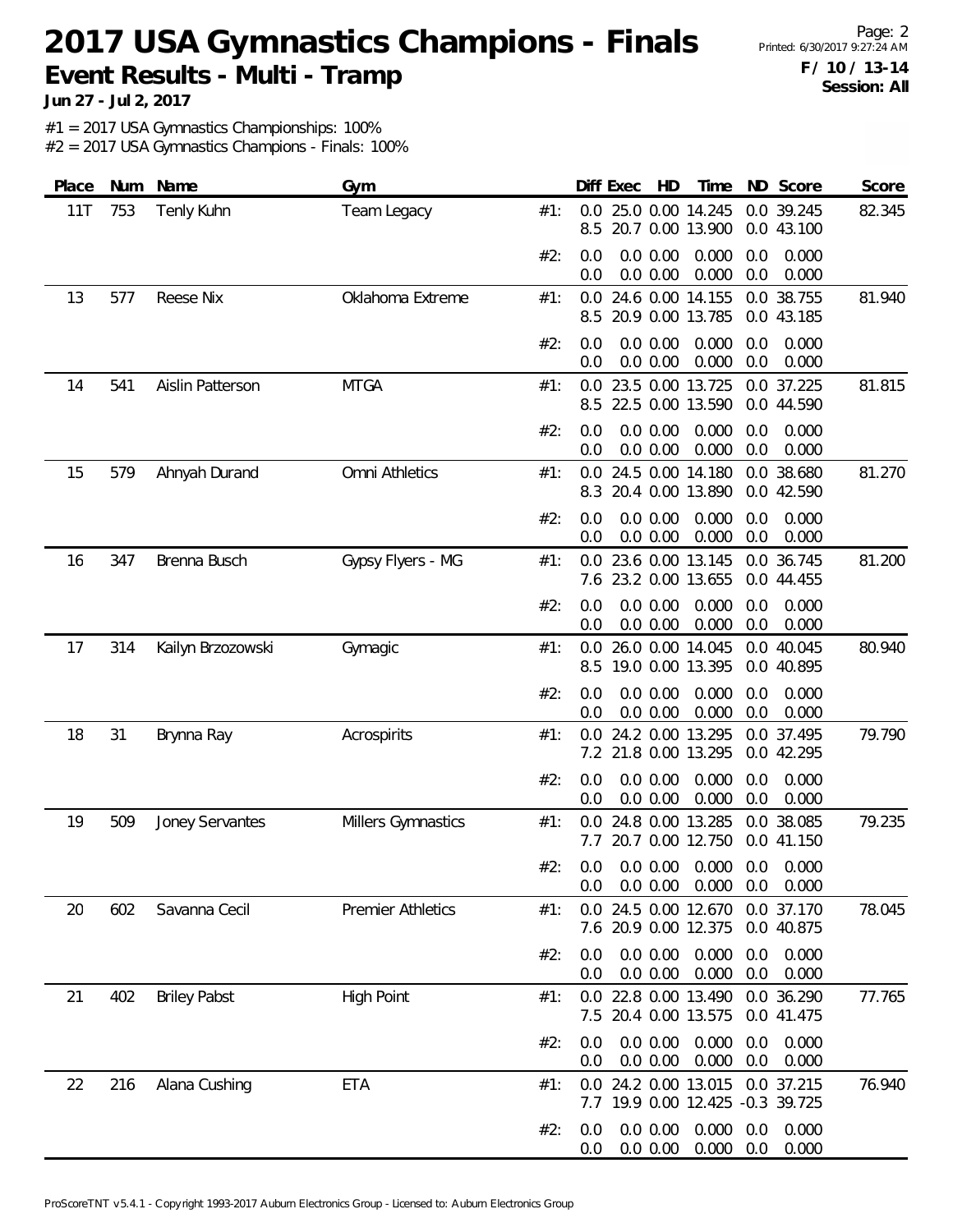Page: 3 **F / 10 / 13-14 Session: All**

**Jun 27 - Jul 2, 2017**

#1 = 2017 USA Gymnastics Championships: 100%

| Place | Num | Name               | Gym                       |     | Diff Exec  |                      | HD | Time                                                          |            | ND Score                 | Score  |
|-------|-----|--------------------|---------------------------|-----|------------|----------------------|----|---------------------------------------------------------------|------------|--------------------------|--------|
| 23    | 595 | Anna Haralson      | PH TNT gym                | #1: | 0.0<br>7.5 |                      |    | 22.5 0.00 13.575<br>19.7 0.00 13.475                          |            | 0.0 36.075<br>0.0 40.675 | 76.750 |
|       |     |                    |                           | #2: | 0.0<br>0.0 | 0.0 0.00<br>0.0 0.00 |    | 0.000<br>0.000                                                | 0.0<br>0.0 | 0.000<br>0.000           |        |
| 24    | 747 | Cameran Cooper     | <b>Tatarus Gymnastics</b> | #1: | 0.0<br>8.1 |                      |    | 22.4 0.00 13.290<br>18.7 0.00 13.235                          |            | 0.0 35.690<br>0.0 40.035 | 75.725 |
|       |     |                    |                           | #2: | 0.0<br>0.0 | 0.0 0.00<br>0.0 0.00 |    | 0.000<br>0.000                                                | 0.0<br>0.0 | 0.000<br>0.000           |        |
| 25    | 630 | Juliana Perrette   | <b>Rising Stars</b>       | #1: | 0.0        |                      |    | 23.1 0.00 13.600<br>7.2 17.9 0.00 12.490                      |            | 0.0 36.700<br>0.0 37.590 | 74.290 |
|       |     |                    |                           | #2: | 0.0<br>0.0 | 0.0 0.00<br>0.0 0.00 |    | 0.000<br>0.000                                                | 0.0<br>0.0 | 0.000<br>0.000           |        |
| 26    | 463 | Lexie Stewart      | <b>KPTC</b>               | #1: | 0.0<br>6.2 |                      |    | 23.5 0.00 13.950<br>16.8 0.00 11.110                          |            | 0.0 37.450<br>0.0 34.110 | 71.560 |
|       |     |                    |                           | #2: | 0.0<br>0.0 | 0.0 0.00<br>0.0 0.00 |    | 0.000<br>0.000                                                | 0.0<br>0.0 | 0.000<br>0.000           |        |
| 27    | 859 | Abigail Unger      | Wcc                       | #1: | 0.0<br>8.5 |                      |    | 20.7 0.00 13.355<br>15.3 0.00 12.755                          |            | 0.0 34.055<br>0.0 36.555 | 70.610 |
|       |     |                    |                           | #2: | 0.0<br>0.0 | 0.0 0.00<br>0.0 0.00 |    | 0.000<br>0.000                                                | 0.0<br>0.0 | 0.000<br>0.000           |        |
| 28    | 670 | Elise Kinyanjui    | <b>Silver Stars</b>       | #1: | 0.0<br>5.3 | 12.4 0.00            |    | 24.0 0.00 13.815<br>8.435                                     |            | 0.0 37.815<br>0.0 26.135 | 63.950 |
|       |     |                    |                           | #2: | 0.0<br>0.0 | 0.0 0.00<br>0.0 0.00 |    | 0.000<br>0.000                                                | 0.0<br>0.0 | 0.000<br>0.000           |        |
| 29    | 606 | Tia Taylor         | <b>Premier Athletics</b>  | #1: | 0.0<br>7.6 | 13.3 0.00            |    | 8.185<br>18.9 0.00 13.690                                     |            | 0.0 21.485<br>0.0 40.190 | 61.675 |
|       |     |                    |                           | #2: | 0.0<br>0.0 | 0.0 0.00<br>0.0 0.00 |    | 0.000<br>0.000                                                | 0.0<br>0.0 | 0.000<br>0.000           |        |
| 30    | 224 | Paige Loh          | <b>ETA</b>                | #1: | 0.0<br>8.3 | 8.6 0.00             |    | 5.870<br>23.1 0.00 13.985                                     |            | 0.0 14.470<br>0.0 45.385 | 59.855 |
|       |     |                    |                           | #2: | 0.0        | 0.0 0.00             |    | $0.0$ $0.0$ $0.00$ $0.000$ $0.0$ $0.000$<br>$0.000 \quad 0.0$ |            | 0.000                    |        |
| 31    | 589 | Maria Mendoza      | Park Avenue Gym           | #1: | 0.0<br>4.0 | 7.6 0.00             |    | 22.3 0.00 14.000<br>5.800                                     |            | 0.0 36.300<br>0.0 17.400 | 53.700 |
|       |     |                    |                           | #2: | 0.0<br>0.0 | 0.0 0.00<br>0.0 0.00 |    | 0.000<br>0.000                                                | 0.0<br>0.0 | 0.000<br>0.000           |        |
| 32    | 801 | Tori Fowler        | Trevinos                  | #1: | 1.3        | 2.3 0.00             |    | 0.0 25.6 0.00 15.090<br>1.525                                 | 0.0        | 0.0 40.690<br>5.125      | 45.815 |
|       |     |                    |                           | #2: | 0.0<br>0.0 | 0.0 0.00<br>0.0 0.00 |    | 0.000<br>0.000                                                | 0.0<br>0.0 | 0.000<br>0.000           |        |
| 33    | 669 | Lyra Gemmill-Nexon | <b>Silver Stars</b>       | #1: | 0.0<br>1.3 | 2.2 0.00             |    | 25.2 0.00 13.790<br>1.430                                     | 0.0        | 0.0 38.990<br>4.930      | 43.920 |
|       |     |                    |                           | #2: | 0.0<br>0.0 | 0.0 0.00<br>0.0 0.00 |    | 0.000<br>0.000                                                | 0.0<br>0.0 | 0.000<br>0.000           |        |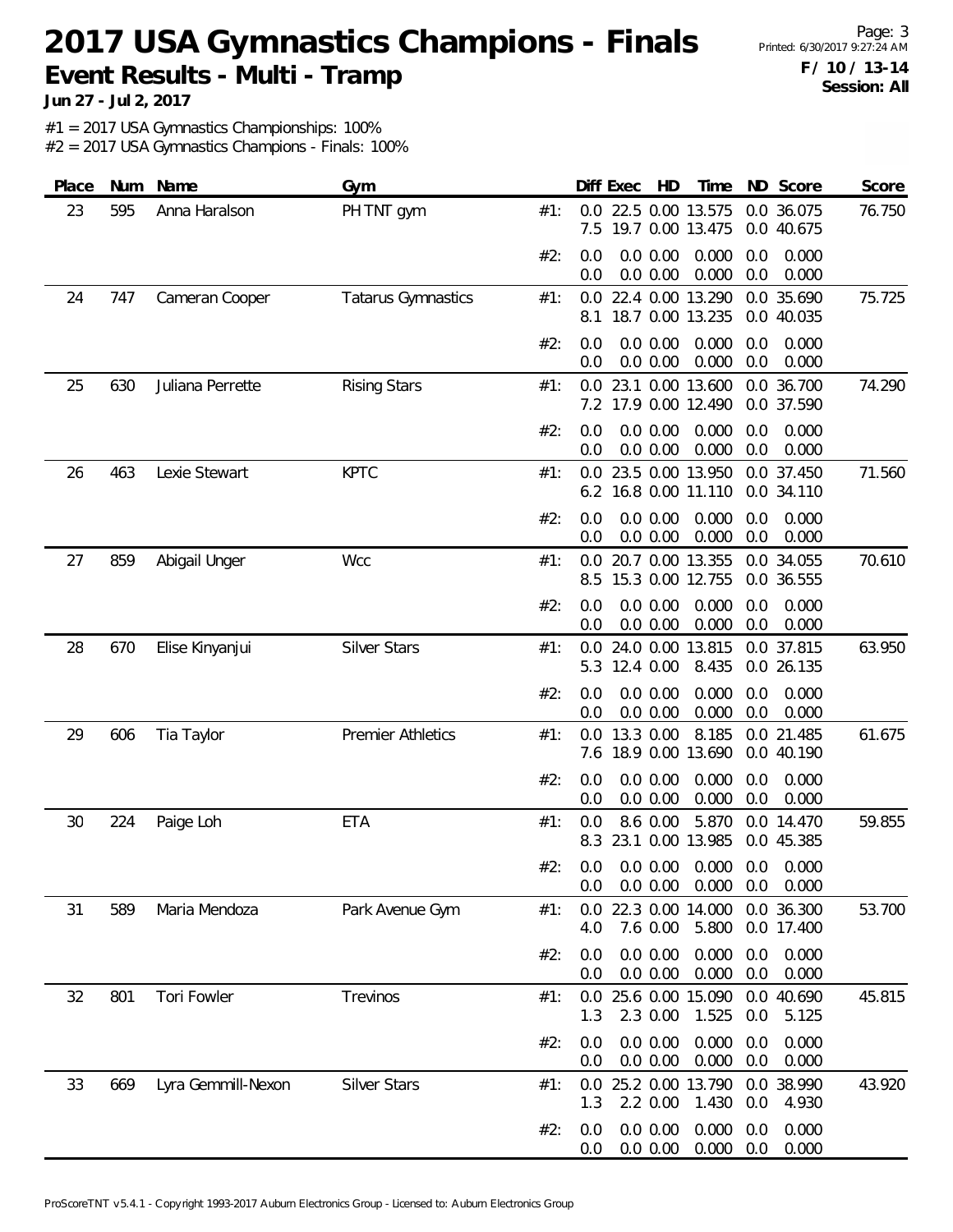Page: 4 **F / 10 / 13-14 Session: All**

**Jun 27 - Jul 2, 2017**

#1 = 2017 USA Gymnastics Championships: 100%

| Place |     | Num Name            | Gym                      |     |                      | Diff Exec | HD.                        | Time                      |            | ND Score                 | Score  |
|-------|-----|---------------------|--------------------------|-----|----------------------|-----------|----------------------------|---------------------------|------------|--------------------------|--------|
| 34    | 734 | Maleah Domengeaux   | T&T Express              | #1: | 0.0<br>1.3           |           | 2.1 0.00                   | 24.3 0.00 13.765<br>1.370 | 0.0        | 0.0 38.065<br>4.770      | 42.835 |
|       |     |                     |                          | #2: | 0.0<br>$0.0^{\circ}$ |           | $0.0\,0.00$<br>$0.0\,0.00$ | 0.000<br>0.000            | 0.0<br>0.0 | 0.000<br>0.000           |        |
| 35    | 911 | <b>Taylor Kline</b> | Zero Gravity T&T         | #1: | $0.0^-$<br>2.4       | 21.5 0.00 | 4.7 0.00                   | 10.585<br>2.905           |            | 0.0 32.085<br>0.0 10.005 | 42.090 |
|       |     |                     |                          | #2: | 0.0<br>0.0           |           | $0.0\,0.00$<br>0.0 0.00    | 0.000<br>0.000            | 0.0<br>0.0 | 0.000<br>0.000           |        |
| 36    | 149 | Nikita Oberoi       | <b>Dulles Gymnastics</b> | #1: | 0.0<br>3.4           | 12.2 0.00 | $6.0\,0.00$                | 8.045<br>4.010            |            | 0.0 20.245<br>0.0 13.410 | 33.655 |
|       |     |                     |                          | #2: | 0.0<br>0.0           |           | $0.0\,0.00$<br>$0.0\,0.00$ | 0.000<br>0.000            | 0.0<br>0.0 | 0.000<br>0.000           |        |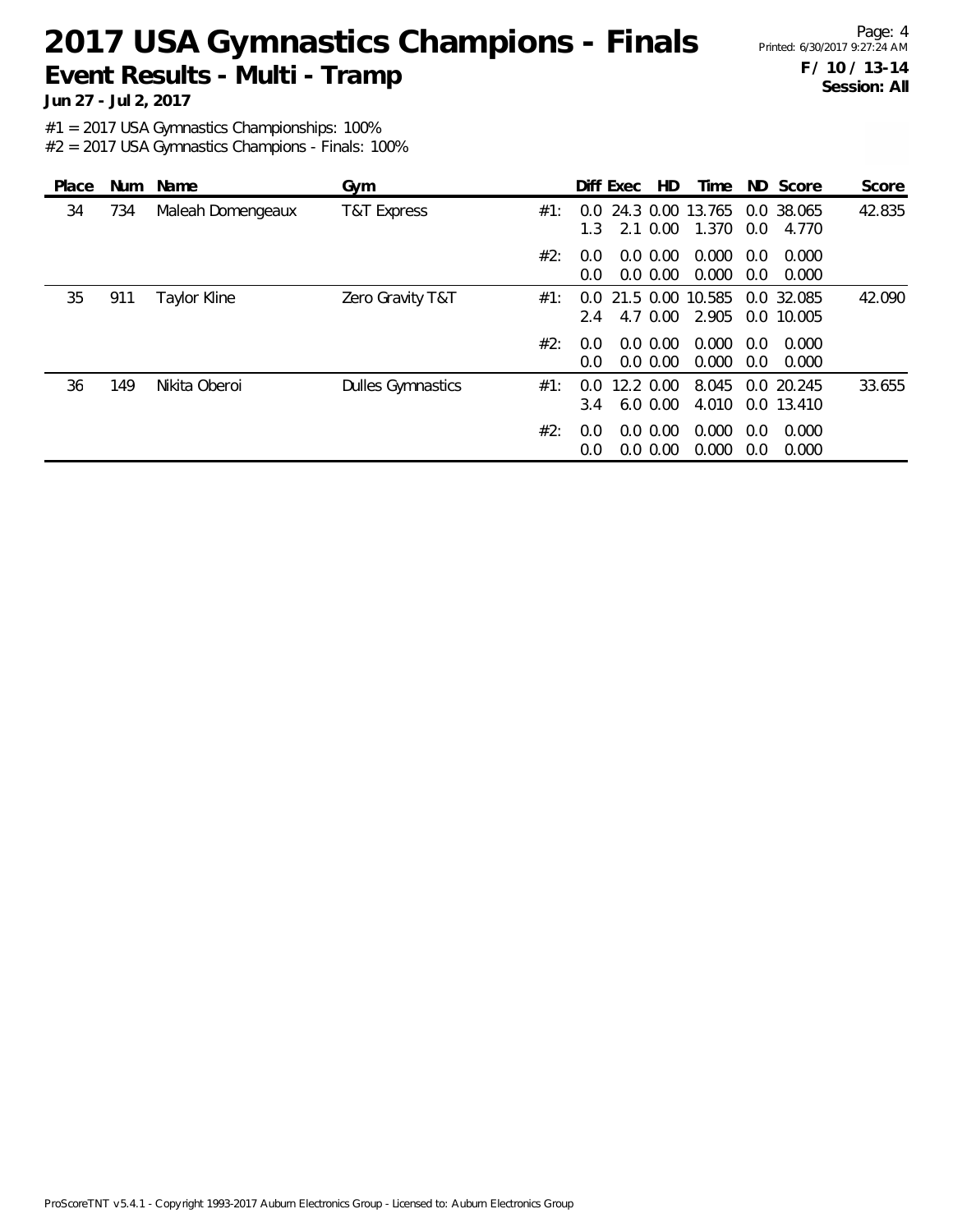Page: 1 **M / 10 / 13-14 Session: All**

**Jun 27 - Jul 2, 2017**

#1 = 2017 USA Gymnastics Championships: 100%

| Place | Num | Name                  | Gym                 |     |            | Diff Exec | HD                   | Time                                                                   |            | ND Score                 | Score   |
|-------|-----|-----------------------|---------------------|-----|------------|-----------|----------------------|------------------------------------------------------------------------|------------|--------------------------|---------|
| 1     | 478 | Keenan Howell         | <b>LTC Elite</b>    | #1: | 0.0<br>9.1 |           |                      | 24.8 0.00 16.560<br>21.7 0.00 15.800                                   |            | 0.0 41.360<br>0.0 46.600 | 136.270 |
|       |     |                       |                     | #2: | 9.1<br>0.0 |           | 0.0 0.00             | 23.3 0.00 15.910<br>0.000                                              | 0.0        | 0.0 48.310<br>0.000      |         |
| 2     | 867 | Marcus Davis          | World Elite         | #1: |            |           |                      | 0.0 25.6 0.00 14.610<br>8.4 22.4 0.00 15.320                           |            | 0.0 40.210<br>0.0 46.120 | 132.940 |
|       |     |                       |                     | #2: | 8.4<br>0.0 |           | 0.0 0.00             | 23.3 0.00 14.910<br>0.000                                              | 0.0        | 0.0 46.610<br>0.000      |         |
| 3     | 136 | Cole Simmons          | Desert Gymcats      | #1: | 0.0        |           |                      | 25.4 0.00 13.890<br>9.2 21.9 0.00 13.500                               |            | 0.0 39.290<br>0.0 44.600 | 128.410 |
|       |     |                       |                     | #2: | 9.2<br>0.0 |           | 0.0 0.00             | 21.8 0.00 13.520<br>0.000                                              | 0.0        | 0.0 44.520<br>0.000      |         |
| 4     | 837 | <b>Tiki Mattingly</b> | Vargas Academy      | #1: | 0.0<br>9.1 |           |                      | 26.2 0.00 13.870<br>21.8 0.00 13.680                                   |            | 0.0 40.070<br>0.0 44.580 | 128.180 |
|       |     |                       |                     | #2: | 9.1<br>0.0 |           | 0.0 0.00             | 20.9 0.00 13.530<br>0.000                                              | 0.0        | 0.0 43.530<br>0.000      |         |
| 5     | 702 | Ben Tomlin            | Springtime T&T      | #1: | 0.0        |           |                      | 25.7 0.00 13.270<br>7.8 23.4 0.00 13.350                               |            | 0.0 38.970<br>0.0 44.550 | 127.985 |
|       |     |                       |                     | #2: | 7.8<br>0.0 |           | 0.0 0.00             | 23.5 0.00 13.165<br>0.000                                              | 0.0        | 0.0 44.465<br>0.000      |         |
| 6     | 133 | Alexander Noble       | <b>CWL</b>          | #1: | 8.5        |           |                      | 0.0 23.7 0.00 14.825<br>21.7 0.00 14.180                               |            | 0.0 38.525<br>0.0 44.380 | 126.115 |
|       |     |                       |                     | #2: | 7.3<br>0.0 |           | 0.0 0.00             | 21.5 0.00 14.410<br>0.000                                              | 0.0        | 0.0 43.210<br>0.000      |         |
| 7     | 796 | Aaron Sheyman         | Tornado Sport Club  | #1: | 0.0<br>6.5 |           |                      | 25.8 0.00 13.145<br>22.9 0.00 13.365                                   |            | 0.0 38.945<br>0.0 42.765 | 125.705 |
|       |     |                       |                     | #2: | 7.7<br>0.0 |           | 0.0 0.00             | 22.8 0.00 13.495<br>0.000                                              | 0.0        | 0.0 43.995<br>0.000      |         |
| 8     | 198 | Jonathon Purdum       | Elite Gymnastics    | #1: | 0.0        |           |                      | 25.2 0.00 13.805<br>8.5 23.0 0.00 13.635                               |            | 0.0 39.005<br>0.0 45.135 | 84.140  |
|       |     |                       |                     | #2: | 0.0        |           |                      | $0.0$ $0.0$ $0.00$ $0.000$ $0.0$ $0.000$<br>$0.0$ $0.00$ $0.000$ $0.0$ |            | 0.000                    |         |
| 9     | 897 | Andy Betz             | Xtreme              | #1: |            |           |                      | 0.0 25.4 0.00 13.560<br>7.7 21.4 0.00 13.405                           |            | 0.0 38.960<br>0.0 42.505 | 81.465  |
|       |     |                       |                     | #2: | 0.0<br>0.0 |           | 0.0 0.00<br>0.0 0.00 | 0.000<br>0.000                                                         | 0.0<br>0.0 | 0.000<br>0.000           |         |
| 10    | 673 | Julian Wright         | <b>Silver Stars</b> | #1: |            |           |                      | 0.0 23.6 0.00 13.840<br>10.0 20.2 0.00 13.790                          |            | 0.0 37.440<br>0.0 43.990 | 81.430  |
|       |     |                       |                     | #2: | 0.0<br>0.0 |           | 0.0 0.00<br>0.0 0.00 | 0.000<br>0.000                                                         | 0.0<br>0.0 | 0.000<br>0.000           |         |
| 11    | 813 | Gage Sieren           | Twist and Shout     | #1: | 0.0        |           |                      | 25.9 0.00 14.030<br>9.1 18.8 0.00 13.330                               |            | 0.0 39.930<br>0.0 41.230 | 81.160  |
|       |     |                       |                     | #2: | 0.0<br>0.0 |           | 0.0 0.00<br>0.0 0.00 | 0.000<br>0.000                                                         | 0.0<br>0.0 | 0.000<br>0.000           |         |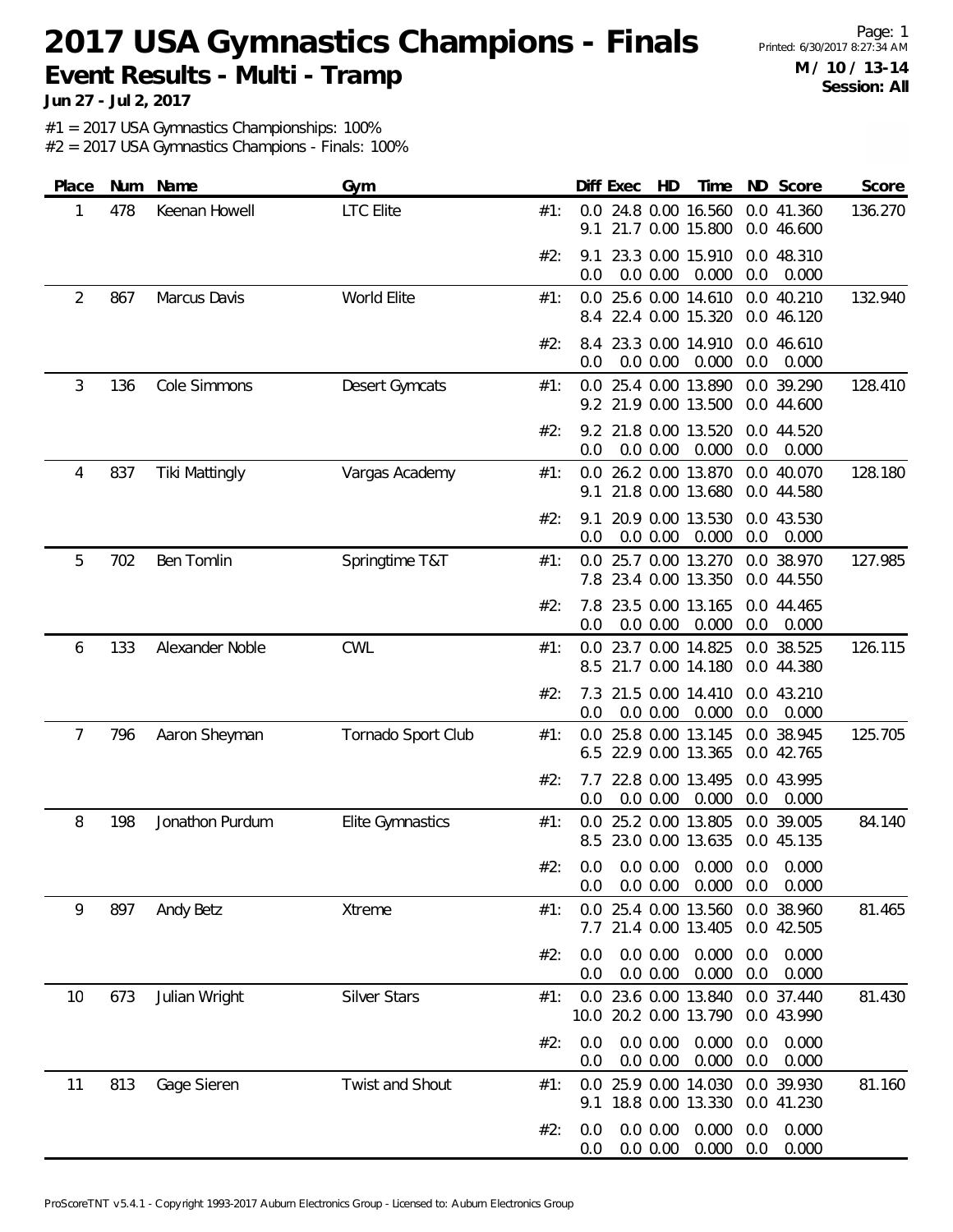Page: 2 **M / 10 / 13-14 Session: All**

**Jun 27 - Jul 2, 2017**

#1 = 2017 USA Gymnastics Championships: 100%

| Place |     | Num Name       | Gym                   |     |                      | Diff Exec | HD.                        | Time                                                |            | ND Score                 | Score  |
|-------|-----|----------------|-----------------------|-----|----------------------|-----------|----------------------------|-----------------------------------------------------|------------|--------------------------|--------|
| 12    | 850 | Cub Chivington | Wasatch               | #1: | 0.0                  |           |                            | 24.1 0.00 13.065<br>8.7 21.2 0.00 13.495            |            | 0.0 37.165<br>0.0 43.395 | 80.560 |
|       |     |                |                       | #2: | 0.0<br>$0.0^{\circ}$ |           | $0.0\,0.00$<br>$0.0\,0.00$ | 0.000<br>0.000                                      | 0.0<br>0.0 | 0.000<br>0.000           |        |
| 13    | 543 | Thomas Watson  | <b>MTGA</b>           | #1: | 0.0                  |           |                            | 23.0 0.00 14.090<br>8.5 19.8 0.00 13.865 0.0 42.165 |            | 0.0 37.090               | 79.255 |
|       |     |                |                       | #2: | 0.0<br>0.0           |           | $0.0\,0.00$<br>$0.0\,0.00$ | 0.000<br>0.000                                      | 0.0<br>0.0 | 0.000<br>0.000           |        |
| 14    | 454 | Mateo Reihman  | <b>KMC Gymnastics</b> | #1: | $0.0^{\circ}$<br>4.2 | 24.1      | 0.00<br>8.2 0.00           | 14.380<br>5.800                                     |            | 0.0 38.480<br>0.0 18.200 | 56.680 |
|       |     |                |                       | #2: | 0.0<br>0.0           |           | $0.0\,0.00$<br>$0.0\,0.00$ | 0.000<br>0.000                                      | 0.0<br>0.0 | 0.000<br>0.000           |        |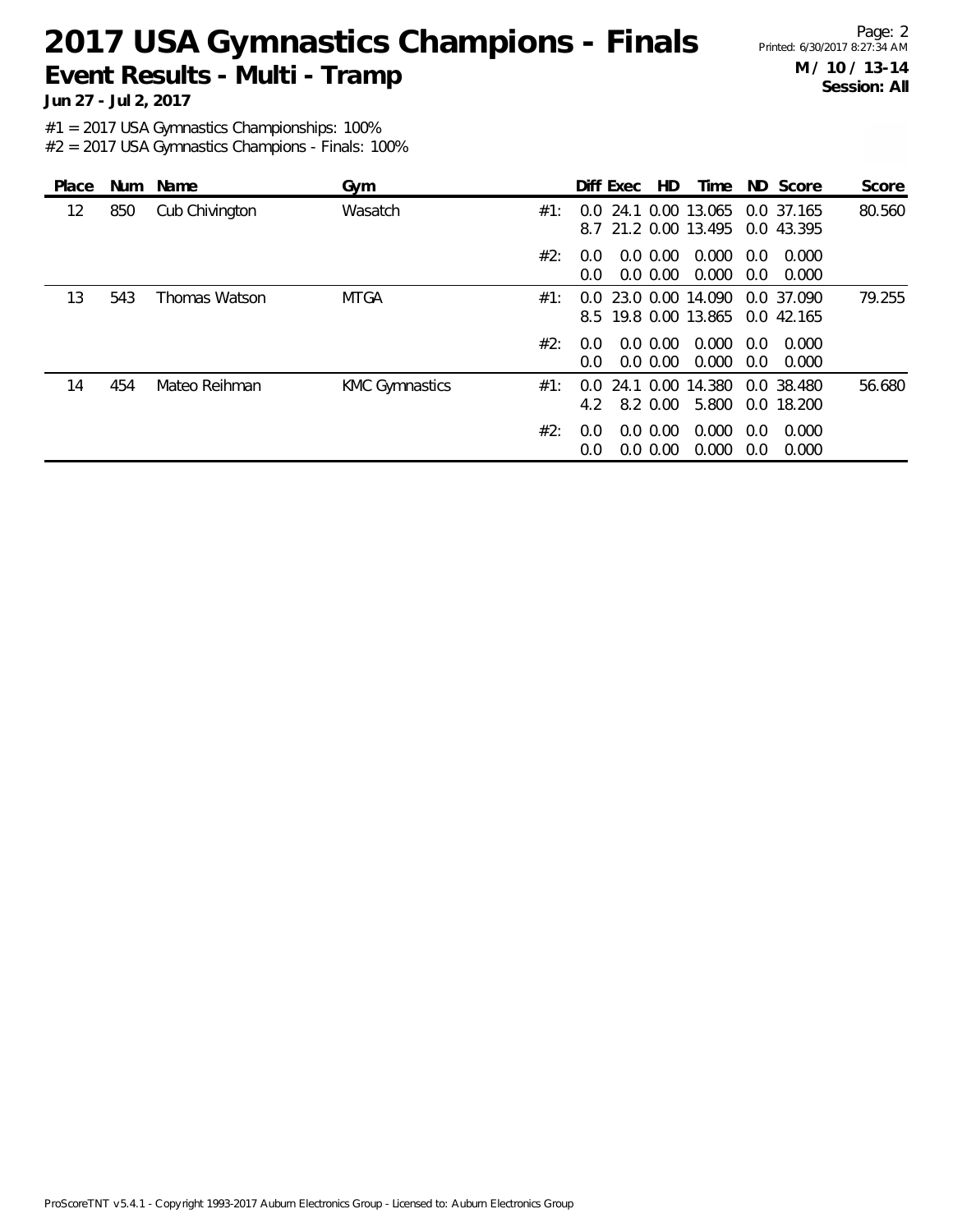Page: 1 **F / 10 / 15+ Session: All**

**Jun 27 - Jul 2, 2017**

#1 = 2017 USA Gymnastics Championships: 100%

| Place | Num | Name               | Gym                        |     | ND Score<br>Diff Exec<br>HD<br>Time                                                  | Score   |
|-------|-----|--------------------|----------------------------|-----|--------------------------------------------------------------------------------------|---------|
| 1     | 229 | Alexandra Paredes  | ETA                        | #1: | 26.6 0.00 15.245<br>0.0 41.845<br>0.0<br>25.0 0.00 15.120<br>8.2<br>0.0 48.320       | 137.840 |
|       |     |                    |                            | #2: | 8.2 24.5 0.00 14.975<br>0.0 47.675<br>0.0 0.00<br>0.000<br>0.0<br>0.0<br>0.000       |         |
| 2     | 732 | Harmony Derrick    | T&T Express                | #1: | 25.1 0.00 15.125<br>0.0 40.225<br>0.0<br>22.7 0.00 14.450<br>0.0 46.250<br>9.1       | 133.235 |
|       |     |                    |                            | #2: | 23.7 0.00 13.960<br>0.0 46.760<br>9.1<br>0.0 0.00<br>0.000<br>0.0<br>0.000<br>0.0    |         |
| 3     | 243 | Lily Bazis         | <b>Fairland Gymnastics</b> | #1: | 0.0 26.2 0.00 14.235<br>0.0 40.435<br>23.4 0.00 13.900<br>7.7<br>0.0 45.000          | 131.140 |
|       |     |                    |                            | #2: | 0.0 45.705<br>24.0 0.00 14.005<br>7.7<br>0.0 0.00<br>0.000<br>0.0<br>0.000<br>0.0    |         |
| 4     | 51  | Emma Straker       | Air Sports                 | #1: | 25.4 0.00 14.095<br>0.0 39.495<br>0.0<br>23.8 0.00 13.670<br>0.0 45.570<br>8.1       | 130.595 |
|       |     |                    |                            | #2: | 23.9 0.00 13.530<br>0.0 45.530<br>8.1<br>0.000<br>0.0 0.00<br>0.0<br>0.000<br>0.0    |         |
| 5     | 358 | Paulina Holmberg   | Gypsy Flyers Eagan         | #1: | 24.9 0.00 13.860<br>0.0 38.760<br>0.0<br>8.8 22.9 0.00 13.645<br>0.0 45.345          | 130.090 |
|       |     |                    |                            | #2: | 0.0 45.985<br>23.8 0.00 13.985<br>8.2<br>0.000<br>0.0<br>0.0 0.00<br>0.0<br>0.000    |         |
| 6     | 244 | Macie Bledzki      | <b>Fairland Gymnastics</b> | #1: | 25.5 0.00 13.460<br>0.0 38.960<br>0.0<br>23.3 0.00 13.960<br>0.0 45.160<br>7.9       | 130.035 |
|       |     |                    |                            | #2: | 24.1 0.00 13.915<br>0.0 45.915<br>7.9<br>0.000<br>0.0<br>0.0 0.00<br>0.0<br>0.000    |         |
| 7     | 190 | Amanda Thompson    | Eagle Gymnastics TX        | #1: | 26.5 0.00 14.120<br>0.0 40.620<br>0.0<br>22.5 0.00 13.875<br>0.0 44.375<br>8.0       | 129.800 |
|       |     |                    |                            | #2: | 22.9 0.00 13.905<br>0.0 44.805<br>8.0<br>0.000<br>0.0 0.00<br>0.0<br>0.000<br>0.0    |         |
| 8     | 20  | Cassandra Fournier | 5 Star Elite               | #1: | 25.8 0.00 15.025<br>0.0 40.825<br>0.0<br>23.2 0.00 14.665<br>0.0 45.965<br>8.1       | 101.690 |
|       |     |                    |                            | #2: | 3.4 6.9 0.00 4.600 0.0 14.900<br>0.000<br>$0.0\, 0.00$<br>0.0<br>0.000<br>0.0        |         |
| 9     | 902 | Ana Gautreaux      | Xtreme                     | #1: | 24.3 0.00 14.810 0.0 39.110<br>0.0<br>21.7 0.00 14.280<br>0.0 44.880<br>8.9          | 83.990  |
|       |     |                    |                            | #2: | 0.0 0.00<br>0.000<br>0.0<br>0.0<br>0.000<br>0.0 0.00<br>0.000<br>0.000<br>0.0<br>0.0 |         |
| 10    | 429 | Sydney Harrison    | <b>Integrity Athletics</b> | #1: | 0.0 25.2 0.00 14.815<br>0.0 40.015<br>20.6 0.00 14.190<br>0.0 43.890<br>9.1          | 83.905  |
|       |     |                    |                            | #2: | 0.0 0.00<br>0.000<br>0.000<br>0.0<br>0.0<br>0.0 0.00<br>0.000<br>0.000<br>0.0<br>0.0 |         |
| 11    | 611 | Rachel Godfrey     | Premier Gymnastics         | #1: | 25.6 0.00 13.410<br>0.0 39.010<br>0.0<br>9.6 21.0 0.00 13.920<br>0.0 44.520          | 83.530  |
|       |     |                    |                            | #2: | 0.0 0.00<br>0.000<br>0.000<br>0.0<br>0.0<br>0.000<br>0.000<br>0.0 0.00<br>0.0<br>0.0 |         |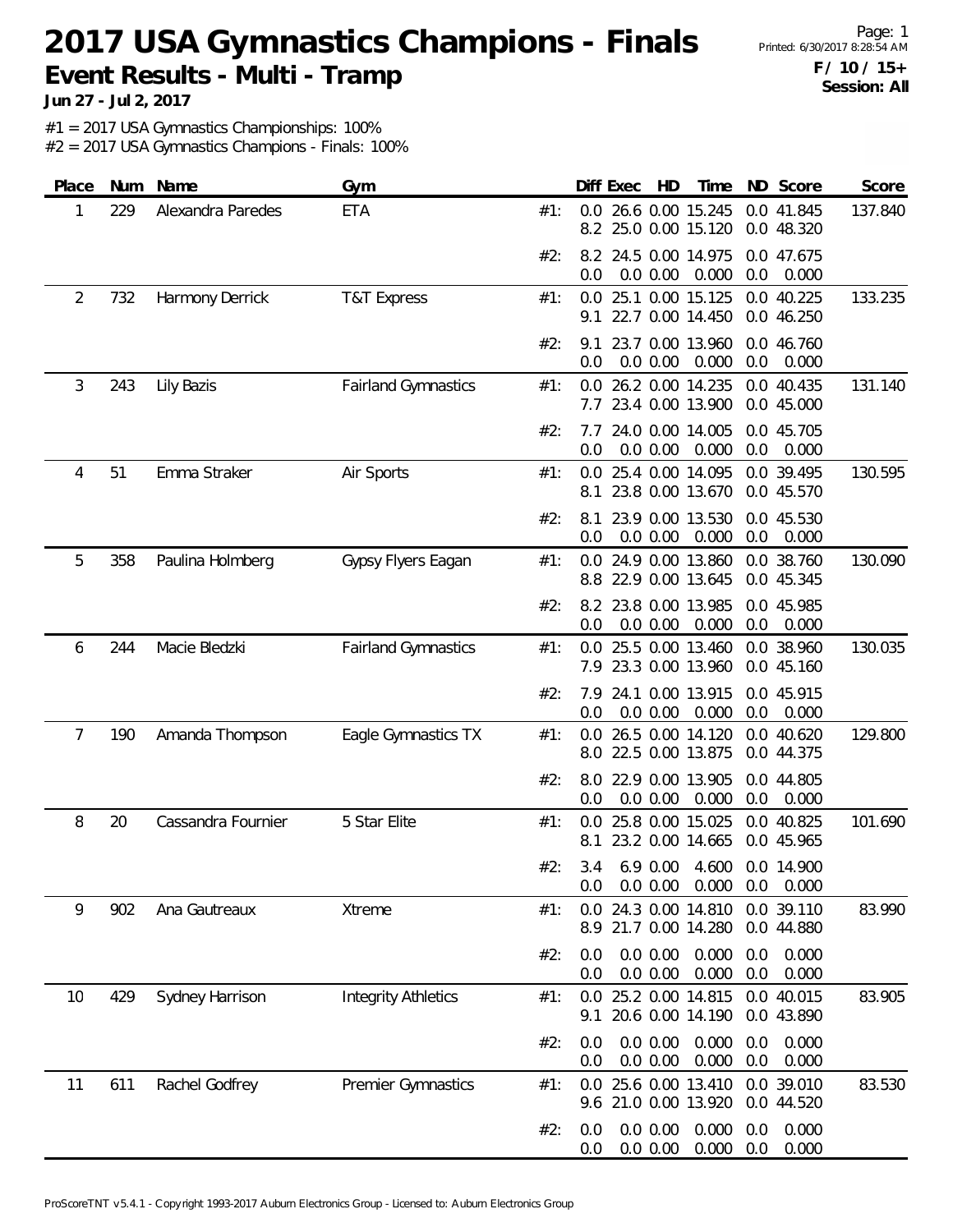Page: 2 **F / 10 / 15+ Session: All**

**Jun 27 - Jul 2, 2017**

#1 = 2017 USA Gymnastics Championships: 100%

| Place | Num | Name                | Gym                 |     |            | Diff Exec | HD                   | Time                                                 |            | ND Score                 | Score  |
|-------|-----|---------------------|---------------------|-----|------------|-----------|----------------------|------------------------------------------------------|------------|--------------------------|--------|
| 12    | 815 | Dru Westbrook       | Twist and Shout     | #1: | 0.0<br>8.4 |           |                      | 25.8 0.00 14.170<br>21.3 0.00 13.670                 |            | 0.0 39.970<br>0.0 43.370 | 83.340 |
|       |     |                     |                     | #2: | 0.0<br>0.0 |           | 0.0 0.00<br>0.0 0.00 | 0.000<br>0.000                                       | 0.0<br>0.0 | 0.000<br>0.000           |        |
| 13    | 653 | <b>Betty Reed</b>   | SGA                 | #1: | 0.0        |           |                      | 22.7 0.00 15.305<br>7.3 22.8 0.00 14.970             |            | 0.0 38.005<br>0.0 45.070 | 83.075 |
|       |     |                     |                     | #2: | 0.0<br>0.0 |           | 0.0 0.00<br>0.0 0.00 | 0.000<br>0.000                                       | 0.0<br>0.0 | 0.000<br>0.000           |        |
| 14    | 907 | Summer Koogler      | Xtreme              | #1: | 0.0<br>8.5 |           |                      | 26.4 0.00 12.875<br>21.7 0.00 13.195                 |            | 0.0 39.275<br>0.0 43.395 | 82.670 |
|       |     |                     |                     | #2: | 0.0<br>0.0 |           | 0.0 0.00<br>0.0 0.00 | 0.000<br>0.000                                       | 0.0<br>0.0 | 0.000<br>0.000           |        |
| 15    | 751 | Mikaela Hunter      | Team Legacy         | #1: | 0.0<br>9.0 |           |                      | 23.9 0.00 14.255<br>21.6 0.00 13.900                 |            | 0.0 38.155<br>0.0 44.500 | 82.655 |
|       |     |                     |                     | #2: | 0.0<br>0.0 |           | 0.0 0.00<br>0.0 0.00 | 0.000<br>0.000                                       | 0.0<br>0.0 | 0.000<br>0.000           |        |
| 16    | 743 | Niah Johnson        | <b>TAG USA</b>      | #1: | 0.0        |           |                      | 22.2 0.00 13.870<br>8.8 21.6 0.00 14.440             |            | 0.0 36.070<br>0.0 44.840 | 80.910 |
|       |     |                     |                     | #2: | 0.0<br>0.0 |           | 0.0 0.00<br>0.0 0.00 | 0.000<br>0.000                                       | 0.0<br>0.0 | 0.000<br>0.000           |        |
| 17    | 516 | Mary DesJardins     | <b>MJM Studios</b>  | #1: | 0.0<br>8.3 |           |                      | 24.0 0.00 13.565<br>21.2 0.00 13.355                 |            | 0.0 37.565<br>0.0 42.855 | 80.420 |
|       |     |                     |                     | #2: | 0.0<br>0.0 |           | 0.0 0.00<br>0.0 0.00 | 0.000<br>0.000                                       | 0.0<br>0.0 | 0.000<br>0.000           |        |
| 18    | 528 | Nicole Kedoin       | Motion Gym          | #1: | 0.0<br>9.0 |           |                      | 24.3 0.00 14.045<br>19.4 0.00 13.625                 |            | 0.0 38.345<br>0.0 42.025 | 80.370 |
|       |     |                     |                     | #2: | 0.0<br>0.0 |           | 0.0 0.00<br>0.0 0.00 | 0.000<br>0.000                                       | 0.0<br>0.0 | 0.000<br>0.000           |        |
| 19    | 664 | <b>Taylor Smith</b> | SGT                 | #1: | 0.0<br>6.9 |           |                      | 24.1 0.00 14.320 -0.2 38.220<br>20.2 0.00 13.595     |            | 0.0 40.695               | 78.915 |
|       |     |                     |                     | #2∙ | 0.0        |           |                      | 0.0 0.0 0.00 0.000 0.0 0.000<br>$0.0$ $0.00$ $0.000$ | 0.0        | 0.000                    |        |
| 20    | 818 | Elli Harris         | <b>Ultimate Air</b> | #1: |            |           |                      | 0.0 22.2 0.00 14.400<br>8.3 19.5 0.00 14.470         |            | 0.0 36.600<br>0.0 42.270 | 78.870 |
|       |     |                     |                     | #2: | 0.0<br>0.0 |           | 0.0 0.00<br>0.0 0.00 | 0.000<br>0.000                                       | 0.0<br>0.0 | 0.000<br>0.000           |        |
| 21    | 553 | Joy Miller          | Northwest Aerials   | #1: | 9.1        |           |                      | 0.0 23.5 0.00 14.110<br>17.4 0.00 14.090             |            | 0.0 37.610<br>0.0 40.590 | 78.200 |
|       |     |                     |                     | #2: | 0.0<br>0.0 |           | 0.0 0.00<br>0.0 0.00 | 0.000<br>0.000                                       | 0.0<br>0.0 | 0.000<br>0.000           |        |
| 22    | 532 | Hailey Zaggi        | Motion Gym          | #1: | 0.0        |           |                      | 23.6 0.00 12.760 0.0 36.360<br>6.9 19.7 0.00 12.615  |            | 0.0 39.215               | 75.575 |
|       |     |                     |                     | #2: | 0.0<br>0.0 |           | 0.0 0.00<br>0.0 0.00 | 0.000<br>0.000                                       | 0.0<br>0.0 | 0.000<br>0.000           |        |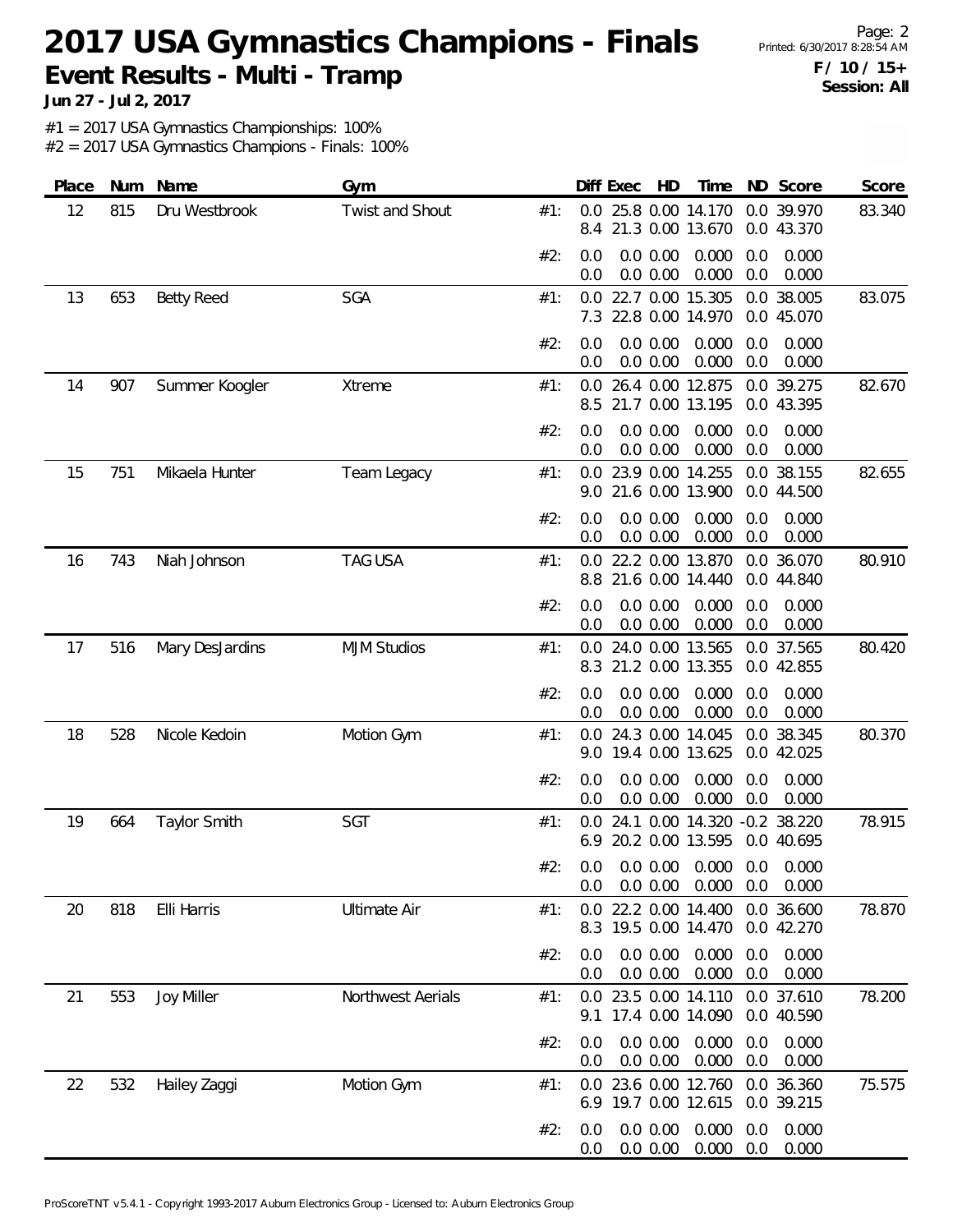Page: 3 **F / 10 / 15+ Session: All**

**Jun 27 - Jul 2, 2017**

#1 = 2017 USA Gymnastics Championships: 100%

| Place | Num | Name             | Gym                       |     | Diff Exec  |               | HD                   | Time                                              |            | ND Score                 | Score  |
|-------|-----|------------------|---------------------------|-----|------------|---------------|----------------------|---------------------------------------------------|------------|--------------------------|--------|
| 23    | 778 | Brooke Bourland  | The Palaestra             | #1: | 0.0<br>5.8 |               |                      | 23.5 0.00 13.855<br>19.4 0.00 12.675              |            | 0.0 37.355<br>0.0 37.875 | 75.230 |
|       |     |                  |                           | #2: | 0.0<br>0.0 |               | 0.0 0.00<br>0.0 0.00 | 0.000<br>0.000                                    | 0.0<br>0.0 | 0.000<br>0.000           |        |
| 24    | 771 | Mariah Dailey    | The Edge                  | #1: | 0.0<br>7.0 |               |                      | 22.5 0.00 13.350<br>19.3 0.00 12.995              |            | 0.0 35.850<br>0.0 39.295 | 75.145 |
|       |     |                  |                           | #2: | 0.0<br>0.0 |               | 0.0 0.00<br>0.0 0.00 | 0.000<br>0.000                                    | 0.0<br>0.0 | 0.000<br>0.000           |        |
| 25    | 409 | Jamie Grella     | Horizon Gymnastics        | #1: | 0.0<br>6.5 |               |                      | 22.8 0.00 13.385<br>18.5 0.00 12.655              | 0.0        | 0.0 36.185<br>37.655     | 73.840 |
|       |     |                  |                           | #2: | 0.0<br>0.0 |               | 0.0 0.00<br>0.0 0.00 | 0.000<br>0.000                                    | 0.0<br>0.0 | 0.000<br>0.000           |        |
| 26    | 301 | Danielle Mahoney | <b>G-Force Gymnastics</b> | #1: | 0.0<br>7.7 |               |                      | 21.2 0.00 13.040<br>17.5 0.00 13.270              |            | 0.0 34.240<br>0.0 38.470 | 72.710 |
|       |     |                  |                           | #2: | 0.0<br>0.0 |               | 0.0 0.00<br>0.0 0.00 | 0.000<br>0.000                                    | 0.0<br>0.0 | 0.000<br>0.000           |        |
| 27    | 580 | Cecilia Sauer    | Omni Athletics            | #1: | 0.0<br>5.5 |               |                      | 24.4 0.00 14.080<br>14.5 0.00 10.320              |            | 0.0 38.480<br>0.0 30.320 | 68.800 |
|       |     |                  |                           | #2: | 0.0<br>0.0 |               | 0.0 0.00<br>0.0 0.00 | 0.000<br>0.000                                    | 0.0<br>0.0 | 0.000<br>0.000           |        |
| 28    | 640 | Gabby Boydston   | Scamps Gymnastics         | #1: | 0.0<br>7.1 | 15.8 0.00     |                      | 8.560<br>20.8 0.00 13.695                         |            | 0.0 24.360<br>0.0 41.595 | 65.955 |
|       |     |                  |                           | #2: | 0.0<br>0.0 |               | 0.0 0.00<br>0.0 0.00 | 0.000<br>0.000                                    | 0.0<br>0.0 | 0.000<br>0.000           |        |
| 29    | 683 | Mandy Nagel      | So Cal TTC                | #1: | 0.0<br>5.7 | 12.2 0.00     |                      | 25.1 0.00 13.905<br>8.230                         |            | 0.0 39.005<br>0.0 26.130 | 65.135 |
|       |     |                  |                           | #2: | 0.0<br>0.0 |               | 0.0 0.00<br>0.0 0.00 | 0.000<br>0.000                                    | 0.0<br>0.0 | 0.000<br>0.000           |        |
| 30    | 660 | Caroline Hudson  | <b>SGT</b>                | #1: | 0.0        | 5.2 10.7 0.00 | 21.9 0.00            | 13.390<br>6.460                                   |            | 0.0 35.290<br>0.0 22.360 | 57.650 |
|       |     |                  |                           | #2∶ | 0.0        |               | 0.0 0.00             | $0.0$ $0.0$ $0.00$ $0.000$ $0.0$ $0.000$<br>0.000 | 0.0        | 0.000                    |        |
| 31    | 45  | Brysann Vaughn   | Air Extreme               | #1: | 0.0<br>3.9 |               | 8.1 0.00             | 25.5 0.00 13.545<br>5.535                         |            | 0.0 39.045<br>0.0 17.535 | 56.580 |
|       |     |                  |                           | #2: | 0.0<br>0.0 |               | 0.0 0.00<br>0.0 0.00 | 0.000<br>0.000                                    | 0.0<br>0.0 | 0.000<br>0.000           |        |
| 32    | 793 | Alex Holland     | Tornado Sport Club        | #1: | 0.0<br>2.5 |               | 9.3 0.00             | 23.5 0.00 13.195<br>5.370                         |            | 0.0 36.695<br>0.0 17.170 | 53.865 |
|       |     |                  |                           | #2: | 0.0<br>0.0 |               | 0.0 0.00<br>0.0 0.00 | 0.000<br>0.000                                    | 0.0<br>0.0 | 0.000<br>0.000           |        |
| 33    | 798 | Sharon Sheyman   | Tornado Sport Club        | #1: | 0.0<br>3.2 |               | 5.8 0.00             | 25.2 0.00 14.140<br>4.345                         |            | 0.0 39.340<br>0.0 13.345 | 52.685 |
|       |     |                  |                           | #2: | 0.0<br>0.0 |               | 0.0 0.00<br>0.0 0.00 | 0.000<br>0.000                                    | 0.0<br>0.0 | 0.000<br>0.000           |        |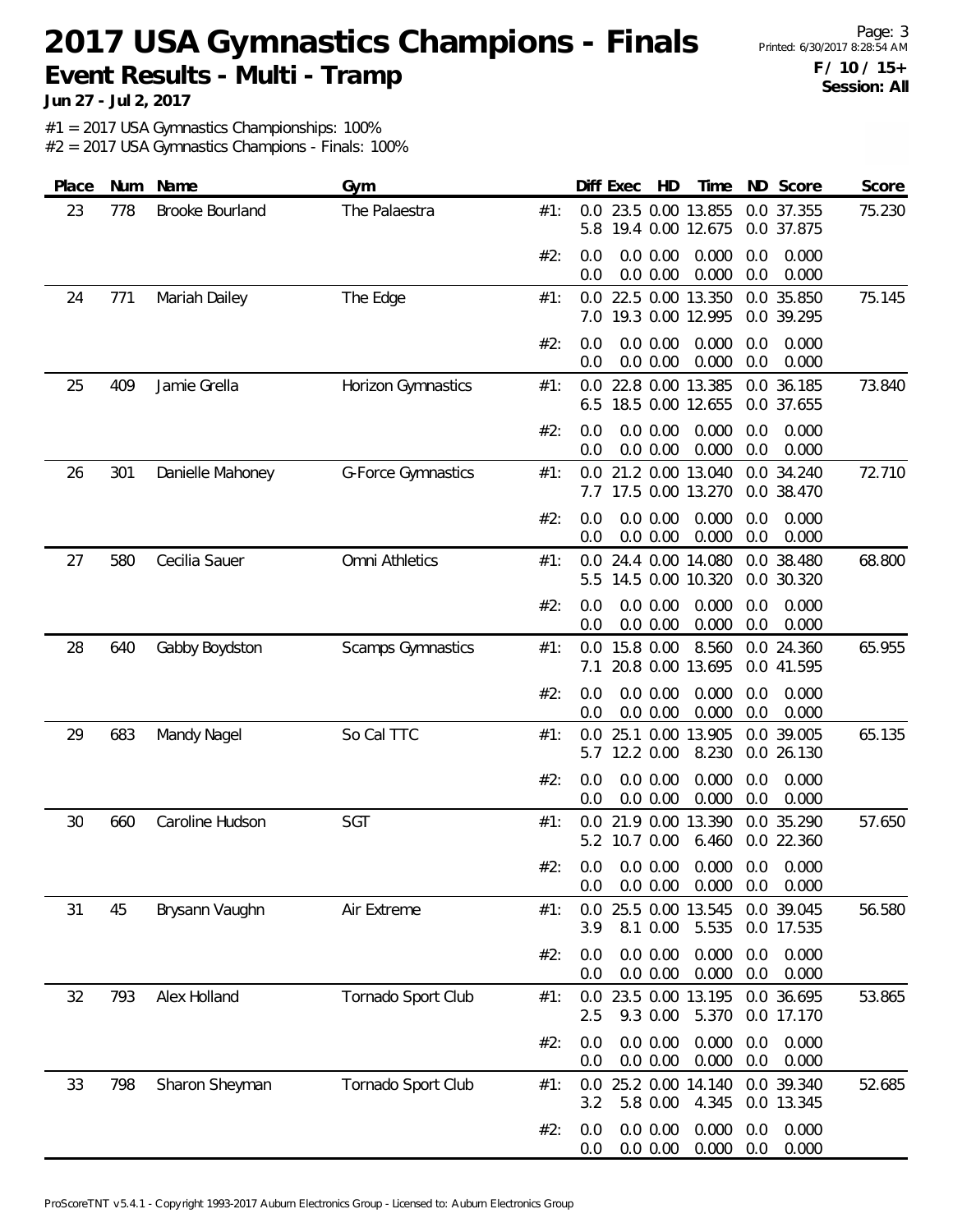Page: 4 **F / 10 / 15+ Session: All**

**Jun 27 - Jul 2, 2017**

#1 = 2017 USA Gymnastics Championships: 100%

| Place |     | Num Name         | Gvm                | Diff Exec HD |  |                                                                                                                                                                | Time ND Score | Score  |
|-------|-----|------------------|--------------------|--------------|--|----------------------------------------------------------------------------------------------------------------------------------------------------------------|---------------|--------|
| 34    | 359 | Alexandra Holmen | Gypsy Flyers Eagan |              |  | $\#1$ : 0.0 22.4 0.00 12.590 0.0 34.990<br>19 31 0.00 2.645 0.0 7.645<br>#2: 0.0 0.0 0.00 0.000 0.00 0.000<br>$0.0 \quad 0.0 \quad 0.00 \quad 0.000 \quad 0.0$ | -0.000        | 42.635 |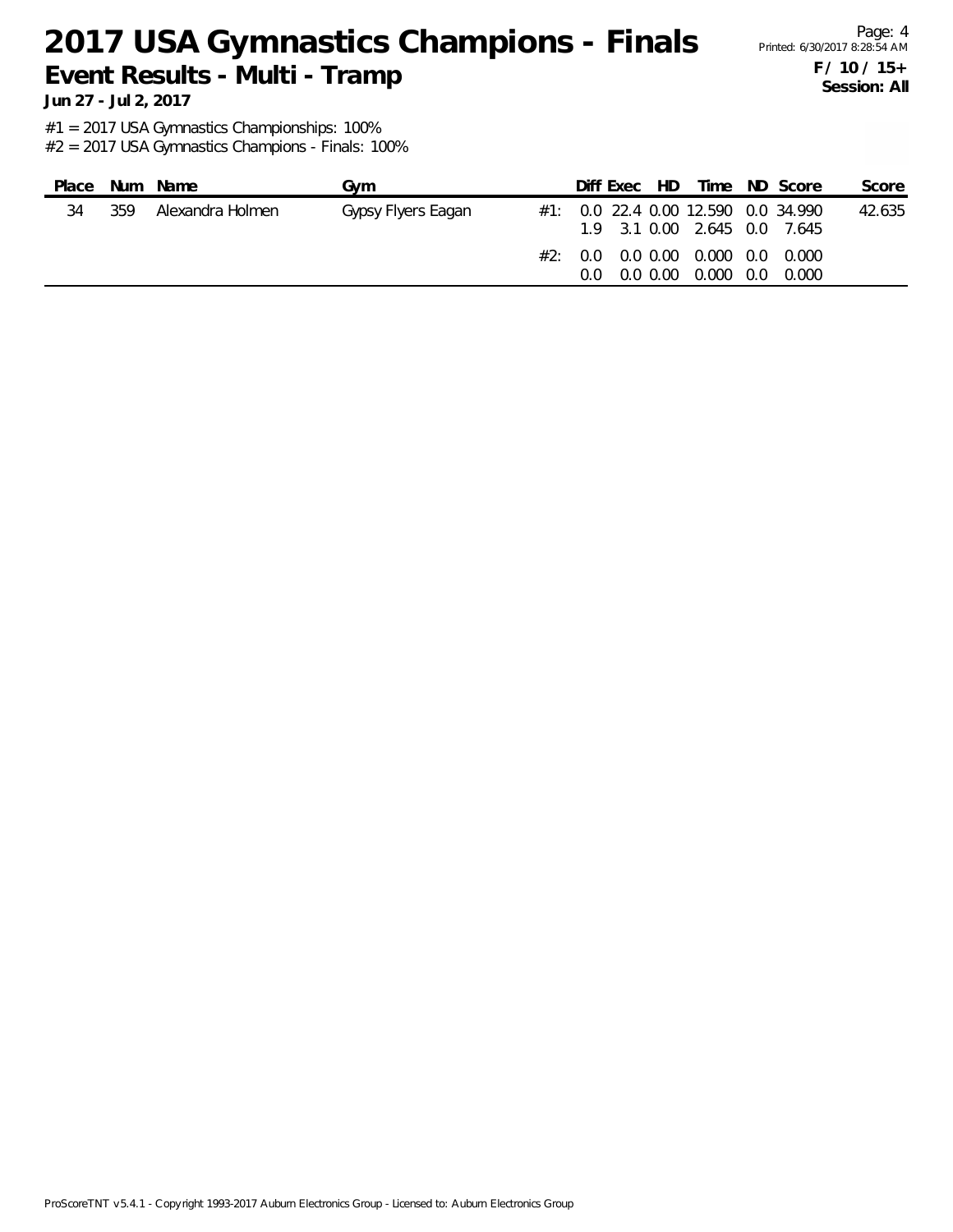Page: 1 **M / 10 / 15+ Session: All**

**Jun 27 - Jul 2, 2017**

#1 = 2017 USA Gymnastics Championships: 100%

| Place | Num | Name                  | Gym                 |     |             | Diff Exec | HD                   | Time                                                         |            | ND Score                 | Score   |
|-------|-----|-----------------------|---------------------|-----|-------------|-----------|----------------------|--------------------------------------------------------------|------------|--------------------------|---------|
| 1T    | 187 | <b>Weston Sitz</b>    | Eagle Gymnastics TX | #1: | 0.0<br>9.1  |           |                      | 26.3 0.00 15.045<br>23.6 0.00 14.395                         |            | 0.0 41.345<br>0.0 47.095 | 136.185 |
|       |     |                       |                     | #2: | 9.1<br>0.0  |           | 0.0 0.00             | 24.2 0.00 14.445<br>0.000                                    | 0.0        | 0.0 47.745<br>0.000      |         |
| 1T    | 350 | <b>Riley Jaspers</b>  | Gypsy Flyers - MG   | #1: | 0.0         |           |                      | 25.7 0.00 15.225<br>10.1 21.6 0.00 14.375                    |            | 0.0 40.925<br>0.0 46.075 | 136.185 |
|       |     |                       |                     |     | 0.0         |           | 0.0 0.00             | #2: 10.1 24.1 0.00 14.985<br>0.000                           | 0.0        | 0.0 49.185<br>0.000      |         |
| 3     | 349 | Nicholas George       | Gypsy Flyers - MG   | #1: | 9.1         |           |                      | 0.0 26.4 0.00 14.695<br>22.6 0.00 14.190                     |            | 0.0 41.095<br>0.0 45.890 | 133.625 |
|       |     |                       |                     | #2: | 9.1<br>0.0  |           | 0.0 0.00             | 23.2 0.00 14.340<br>0.000                                    | 0.0        | 0.0 46.640<br>0.000      |         |
| 4     | 73  | Cameron Ingle         | All American        | #1: | 0.0         |           |                      | 26.1 0.00 14.660<br>10.1 19.6 0.00 13.860                    |            | 0.0 40.760<br>0.0 43.560 | 128.035 |
|       |     |                       |                     |     | 0.0         |           | 0.0 0.00             | #2: 10.1 19.3 0.00 14.315<br>0.000                           | 0.0        | 0.0 43.715<br>0.000      |         |
| 5     | 705 | Spencer Woll          | Springtime T&T      | #1: | 0.0         |           |                      | 24.9 0.00 15.790<br>9.2 18.6 0.00 15.210                     |            | 0.0 40.690<br>0.0 43.010 | 127.960 |
|       |     |                       |                     | #2: | 0.0         |           | 0.0 0.00             | 9.2 20.2 0.00 14.860<br>0.000                                | 0.0        | 0.0 44.260<br>0.000      |         |
| 6     | 310 | <b>Tristan Reske</b>  | GulfBreeze          | #1: |             |           |                      | 0.0 26.1 0.00 14.965<br>10.0 18.3 0.00 14.550                |            | 0.0 41.065<br>0.0 42.850 | 126.255 |
|       |     |                       |                     |     | 0.0         |           | 0.0 0.00             | #2: 10.0 17.8 0.00 14.540<br>0.000                           | 0.0        | 0.0 42.340<br>0.000      |         |
| 7     | 802 | Dylan McGuire         | Trevinos            | #1: | 0.0         |           |                      | 24.1 0.00 15.045<br>10.6 20.8 0.00 13.465                    |            | 0.0 39.145<br>0.0 44.865 | 125.265 |
|       |     |                       |                     | #2: | 0.0         |           | 0.0 0.00             | 9.4 19.1 0.00 12.755<br>0.000                                | 0.0        | 0.0 41.255<br>0.000      |         |
| 8     | 662 | Dayton Loynd          | SGT                 | #1: | 0.0<br>10.1 |           |                      | 26.5 0.00 16.035 -0.3 42.235<br>20.1 0.00 14.930 -0.3 44.830 |            |                          | 101.800 |
|       |     |                       |                     | #2: | 0.0         |           | $0.0\, 0.00$         | 3.2 7.0 0.00 4.535 0.0 14.735<br>0.000                       | 0.0        | 0.000                    |         |
| 9     | 672 | Felix Parello-Plesner | <b>Silver Stars</b> | #1: |             |           |                      | 0.0 26.5 0.00 13.710 0.0 40.210<br>9.8 19.8 0.00 13.690      |            | 0.0 43.290               | 83.500  |
|       |     |                       |                     | #2: | 0.0<br>0.0  |           | 0.0 0.00<br>0.0 0.00 | 0.000<br>0.000                                               | 0.0<br>0.0 | 0.000<br>0.000           |         |
| 10    | 706 | Max Boehmer           | St Louis Elite      | #1: |             |           |                      | 0.0 24.3 0.00 14.460<br>8.4 21.9 0.00 14.340                 |            | 0.0 38.760<br>0.0 44.640 | 83.400  |
|       |     |                       |                     | #2: | 0.0<br>0.0  |           | 0.0 0.00<br>0.0 0.00 | 0.000<br>0.000                                               | 0.0<br>0.0 | 0.000<br>0.000           |         |
| 11    | 363 | David Sulistyo        | Gypsy Flyers Eagan  | #1: | 0.0<br>9.1  |           |                      | 24.9 0.00 14.195<br>21.2 0.00 13.885                         |            | 0.0 39.095<br>0.0 44.185 | 83.280  |
|       |     |                       |                     | #2: | 0.0<br>0.0  |           | 0.0 0.00<br>0.0 0.00 | 0.000<br>0.000                                               | 0.0<br>0.0 | 0.000<br>0.000           |         |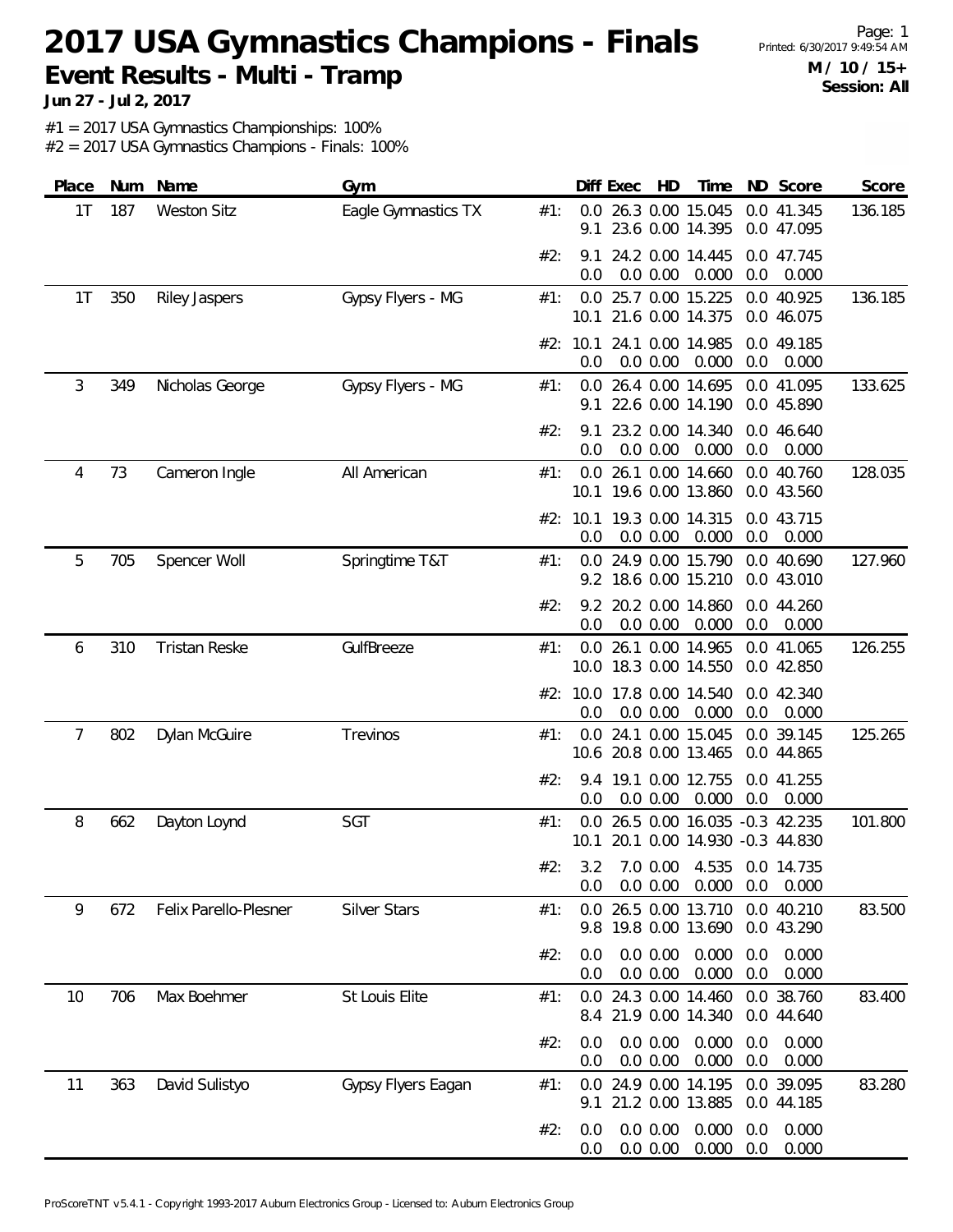Page: 2 **M / 10 / 15+ Session: All**

**Jun 27 - Jul 2, 2017**

#1 = 2017 USA Gymnastics Championships: 100%

| Place | Num | Name                 | Gym                        |     |            | Diff Exec | HD                   | Time                                                                   |            | ND Score                 | Score  |
|-------|-----|----------------------|----------------------------|-----|------------|-----------|----------------------|------------------------------------------------------------------------|------------|--------------------------|--------|
| 12    | 780 | Gardner Lawrence     | The Palaestra              | #1: | 0.0<br>9.9 |           |                      | 25.5 0.00 15.395<br>18.6 0.00 13.825                                   |            | 0.0 40.895<br>0.0 42.325 | 83.220 |
|       |     |                      |                            | #2: | 0.0<br>0.0 |           | 0.0 0.00<br>0.0 0.00 | 0.000<br>0.000                                                         | 0.0<br>0.0 | 0.000<br>0.000           |        |
| 13    | 361 | William Pribula      | Gypsy Flyers Eagan         | #1: | 0.0<br>8.4 |           |                      | 26.2 0.00 14.500<br>20.1 0.00 13.705                                   |            | 0.0 40.700<br>0.0 42.205 | 82.905 |
|       |     |                      |                            | #2: | 0.0<br>0.0 |           | 0.0 0.00<br>0.0 0.00 | 0.000<br>0.000                                                         | 0.0<br>0.0 | 0.000<br>0.000           |        |
| 14    | 432 | Logan Neff           | <b>Integrity Athletics</b> | #1: | 0.0<br>8.7 |           |                      | 23.1 0.00 14.860<br>21.6 0.00 14.610                                   |            | 0.0 37.960<br>0.0 44.910 | 82.870 |
|       |     |                      |                            | #2: | 0.0<br>0.0 |           | 0.0 0.00<br>0.0 0.00 | 0.000<br>0.000                                                         | 0.0<br>0.0 | 0.000<br>0.000           |        |
| 15    | 405 | Alexander Brown      | Horizon Gymnastics         | #1: | 0.0<br>9.1 |           |                      | 24.4 0.00 12.955<br>21.9 0.00 14.185 -0.3 44.885                       |            | 0.0 37.355               | 82.240 |
|       |     |                      |                            | #2: | 0.0<br>0.0 |           | 0.0 0.00<br>0.0 0.00 | 0.000<br>0.000                                                         | 0.0<br>0.0 | 0.000<br>0.000           |        |
| 16    | 522 | Brayden Spivey       | <b>MJM Studios</b>         | #1: | 0.0<br>9.4 |           |                      | 24.2 0.00 14.380<br>19.8 0.00 14.355                                   |            | 0.0 38.580<br>0.0 43.555 | 82.135 |
|       |     |                      |                            | #2: | 0.0<br>0.0 |           | 0.0 0.00<br>0.0 0.00 | 0.000<br>0.000                                                         | 0.0<br>0.0 | 0.000<br>0.000           |        |
| 17    | 266 | Michael Arensberg    | Flip Over Gymnastics       | #1: | 0.0<br>8.4 |           |                      | 24.6 0.00 14.130<br>20.8 0.00 13.900                                   |            | 0.0 38.730<br>0.0 43.100 | 81.830 |
|       |     |                      |                            | #2: | 0.0<br>0.0 |           | 0.0 0.00<br>0.0 0.00 | 0.000<br>0.000                                                         | 0.0<br>0.0 | 0.000<br>0.000           |        |
| 18    | 544 | <b>Timothy Gould</b> | <b>NASA Gymnastics</b>     | #1: | 0.0<br>8.8 |           |                      | 23.5 0.00 15.015<br>19.3 0.00 15.060                                   |            | 0.0 38.515<br>0.0 43.160 | 81.675 |
|       |     |                      |                            | #2: | 0.0<br>0.0 |           | 0.0 0.00<br>0.0 0.00 | 0.000<br>0.000                                                         | 0.0<br>0.0 | 0.000<br>0.000           |        |
| 19    | 601 | Benjamin Butler      | <b>Premier Athletics</b>   | #1: | 0.0<br>9.1 |           |                      | 23.7 0.00 14.030<br>20.5 0.00 13.740                                   |            | 0.0 37.730<br>0.0 43.340 | 81.070 |
|       |     |                      |                            | #2۰ | 0.0        |           |                      | $0.0$ $0.0$ $0.00$ $0.000$ $0.0$ $0.000$<br>$0.0$ $0.00$ $0.000$ $0.0$ |            | 0.000                    |        |
| 20    | 23  | Jason Turkula        | 5 Star Elite               | #1: | 8.1        |           |                      | 0.0 21.5 0.00 14.520 0.0 36.020<br>21.9 0.00 14.900 -0.3 44.600        |            |                          | 80.620 |
|       |     |                      |                            | #2: | 0.0<br>0.0 |           | 0.0 0.00<br>0.0 0.00 | 0.000<br>0.000                                                         | 0.0<br>0.0 | 0.000<br>0.000           |        |
| 21    | 741 | Alin Richard         | T&T Foothills Team         | #1: |            |           |                      | 0.0 24.7 0.00 14.655<br>7.7 19.2 0.00 13.110                           |            | 0.0 39.355<br>0.0 40.010 | 79.365 |
|       |     |                      |                            | #2: | 0.0<br>0.0 |           | 0.0 0.00<br>0.0 0.00 | 0.000<br>0.000                                                         | 0.0<br>0.0 | 0.000<br>0.000           |        |
| 22    | 584 | Christian Portone    | One World Gymnastics       | #1: | 0.0        |           |                      | 26.1 0.00 13.435<br>7.7 18.9 0.00 12.740                               |            | 0.0 39.535<br>0.0 39.340 | 78.875 |
|       |     |                      |                            | #2: | 0.0<br>0.0 |           | 0.0 0.00<br>0.0 0.00 | 0.000<br>0.000                                                         | 0.0<br>0.0 | 0.000<br>0.000           |        |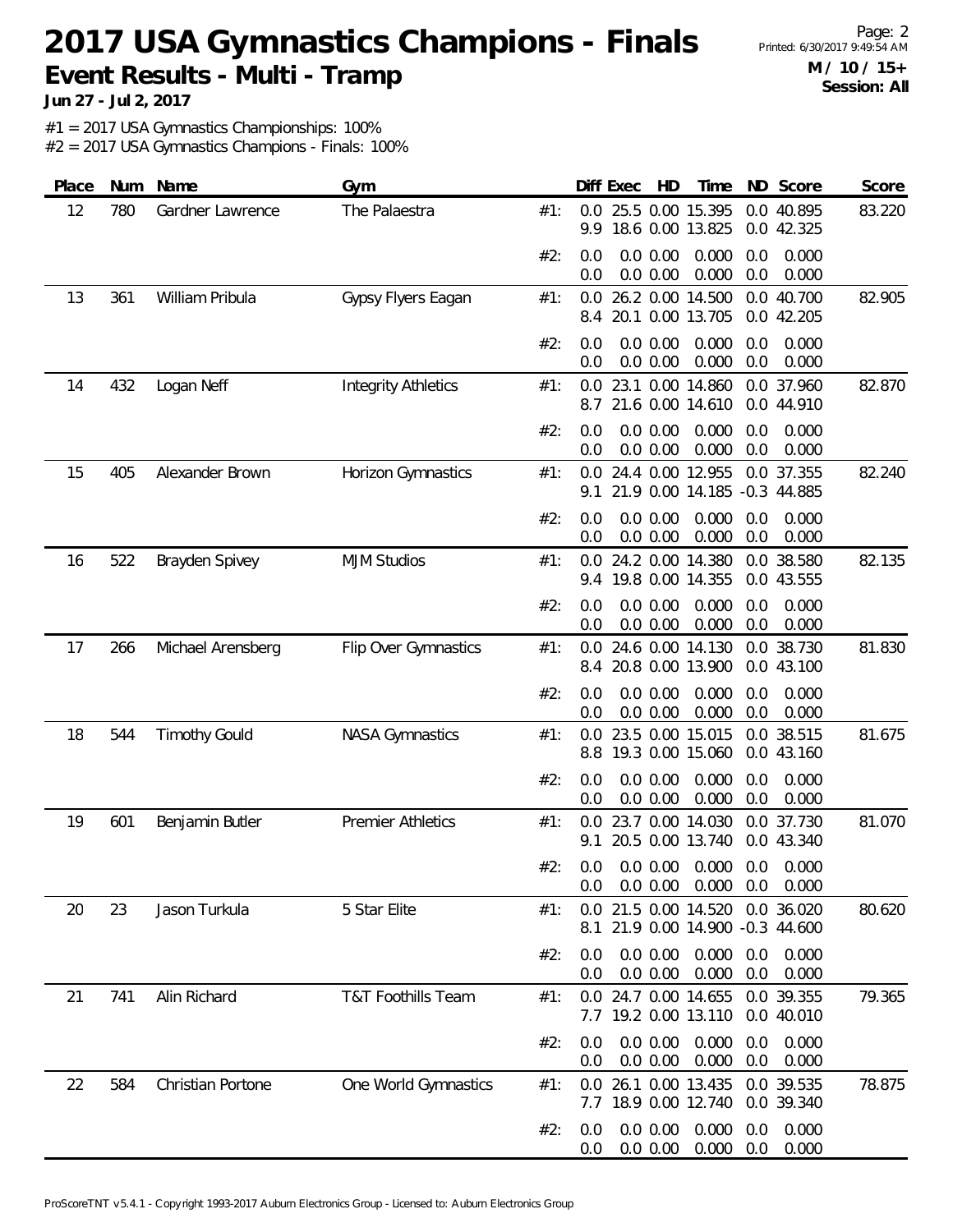Page: 3 **M / 10 / 15+ Session: All**

**Jun 27 - Jul 2, 2017**

#1 = 2017 USA Gymnastics Championships: 100%

| Place | Num | Name              | Gym                        |     |            | Diff Exec | HD                   | Time                                                |            | ND Score                 | Score  |
|-------|-----|-------------------|----------------------------|-----|------------|-----------|----------------------|-----------------------------------------------------|------------|--------------------------|--------|
| 23    | 268 | Luis Lopez        | Flip Over Gymnastics       | #1: | 0.0<br>7.1 |           |                      | 24.0 0.00 13.555<br>20.8 0.00 13.215                |            | 0.0 37.555<br>0.0 41.115 | 78.670 |
|       |     |                   |                            | #2: | 0.0<br>0.0 |           | 0.0 0.00<br>0.0 0.00 | 0.000<br>0.000                                      | 0.0<br>0.0 | 0.000<br>0.000           |        |
| 24    | 309 | Joshua Aiken      | GulfBreeze                 | #1: | 10.1       |           |                      | 0.0 22.3 0.00 15.165<br>16.2 0.00 14.250            |            | 0.0 37.465<br>0.0 40.550 | 78.015 |
|       |     |                   |                            | #2: | 0.0<br>0.0 |           | 0.0 0.00<br>0.0 0.00 | 0.000<br>0.000                                      | 0.0<br>0.0 | 0.000<br>0.000           |        |
| 25    | 114 | Alex Terry        | Chesapeake                 | #1: | 0.0<br>7.3 |           |                      | 20.8 0.00 14.325<br>19.4 0.00 13.875                | 0.0        | 0.0 35.125<br>40.575     | 75.700 |
|       |     |                   |                            | #2: | 0.0<br>0.0 |           | 0.0 0.00<br>0.0 0.00 | 0.000<br>0.000                                      | 0.0<br>0.0 | 0.000<br>0.000           |        |
| 26    | 306 | Thomas Smith      | Giguere Gymnastics         | #1: | 0.0<br>8.7 |           |                      | 22.0 0.00 14.430<br>18.2 0.00 12.280                |            | 0.0 36.430<br>0.0 39.180 | 75.610 |
|       |     |                   |                            | #2: | 0.0<br>0.0 |           | 0.0 0.00<br>0.0 0.00 | 0.000<br>0.000                                      | 0.0<br>0.0 | 0.000<br>0.000           |        |
| 27    | 666 | Jack Warder       | SGT                        | #1: | 0.0<br>7.5 |           |                      | 24.2 0.00 14.695<br>15.7 0.00 13.125                |            | 0.0 38.895<br>0.0 36.325 | 75.220 |
|       |     |                   |                            | #2: | 0.0<br>0.0 |           | 0.0 0.00<br>0.0 0.00 | 0.000<br>0.000                                      | 0.0<br>0.0 | 0.000<br>0.000           |        |
| 28    | 101 | Benjamin Sheldon  | Aspire                     | #1: | 0.0<br>6.3 |           |                      | 23.9 0.00 13.425<br>17.3 0.00 13.400                |            | 0.0 37.325<br>0.0 37.000 | 74.325 |
|       |     |                   |                            | #2: | 0.0<br>0.0 |           | 0.0 0.00<br>0.0 0.00 | 0.000<br>0.000                                      | 0.0<br>0.0 | 0.000<br>0.000           |        |
| 29    | 807 | Mason Ogan        | Tumbleweeds                | #1: | 0.0<br>7.9 |           |                      | 23.7 0.00 13.905<br>14.6 0.00 11.095                |            | 0.0 37.605<br>0.0 33.595 | 71.200 |
|       |     |                   |                            | #2: | 0.0<br>0.0 |           | 0.0 0.00<br>0.0 0.00 | 0.000<br>0.000                                      | 0.0<br>0.0 | 0.000<br>0.000           |        |
| 30    | 171 | Derek Smegal      | <b>Dynamite Gymnastics</b> | #1: | 0.0<br>9.1 |           | $6.4\;0.00$          | 4.885<br>20.3 0.00 15.475                           |            | 0.0 11.285<br>0.0 44.875 | 56.160 |
|       |     |                   |                            | #2: | 0.0        |           | 0.0 0.00             | $0.0$ 0.0 0.00 0.000 0.0 0.000<br>$0.000 \quad 0.0$ |            | 0.000                    |        |
| 31    | 892 | Devon Sipe        | XAIR                       | #1: | 0.0<br>3.0 |           | 6.2 0.00             | 22.8 0.00 14.380<br>4.510                           |            | 0.0 37.180<br>0.0 13.710 | 50.890 |
|       |     |                   |                            | #2: | 0.0<br>0.0 |           | 0.0 0.00<br>0.0 0.00 | 0.000<br>0.000                                      | 0.0<br>0.0 | 0.000<br>0.000           |        |
| 32    | 143 | Keith Eldridge    | <b>Dulles Gymnastics</b>   | #1: | 2.3        |           | 3.8 0.00             | 0.0 24.4 0.00 15.805<br>3.070                       | 0.0        | 0.0 40.205<br>9.170      | 49.375 |
|       |     |                   |                            | #2: | 0.0<br>0.0 |           | 0.0 0.00<br>0.0 0.00 | 0.000<br>0.000                                      | 0.0<br>0.0 | 0.000<br>0.000           |        |
| 33    | 840 | Brandon Rodriguez | W TX TNT EXPLOSION         | #1: | 0.0<br>1.7 |           | 4.2 0.00             | 24.2 0.00 14.945<br>2.630                           | 0.0        | 0.0 39.145<br>8.530      | 47.675 |
|       |     |                   |                            | #2: | 0.0<br>0.0 |           | 0.0 0.00<br>0.0 0.00 | 0.000<br>0.000                                      | 0.0<br>0.0 | 0.000<br>0.000           |        |